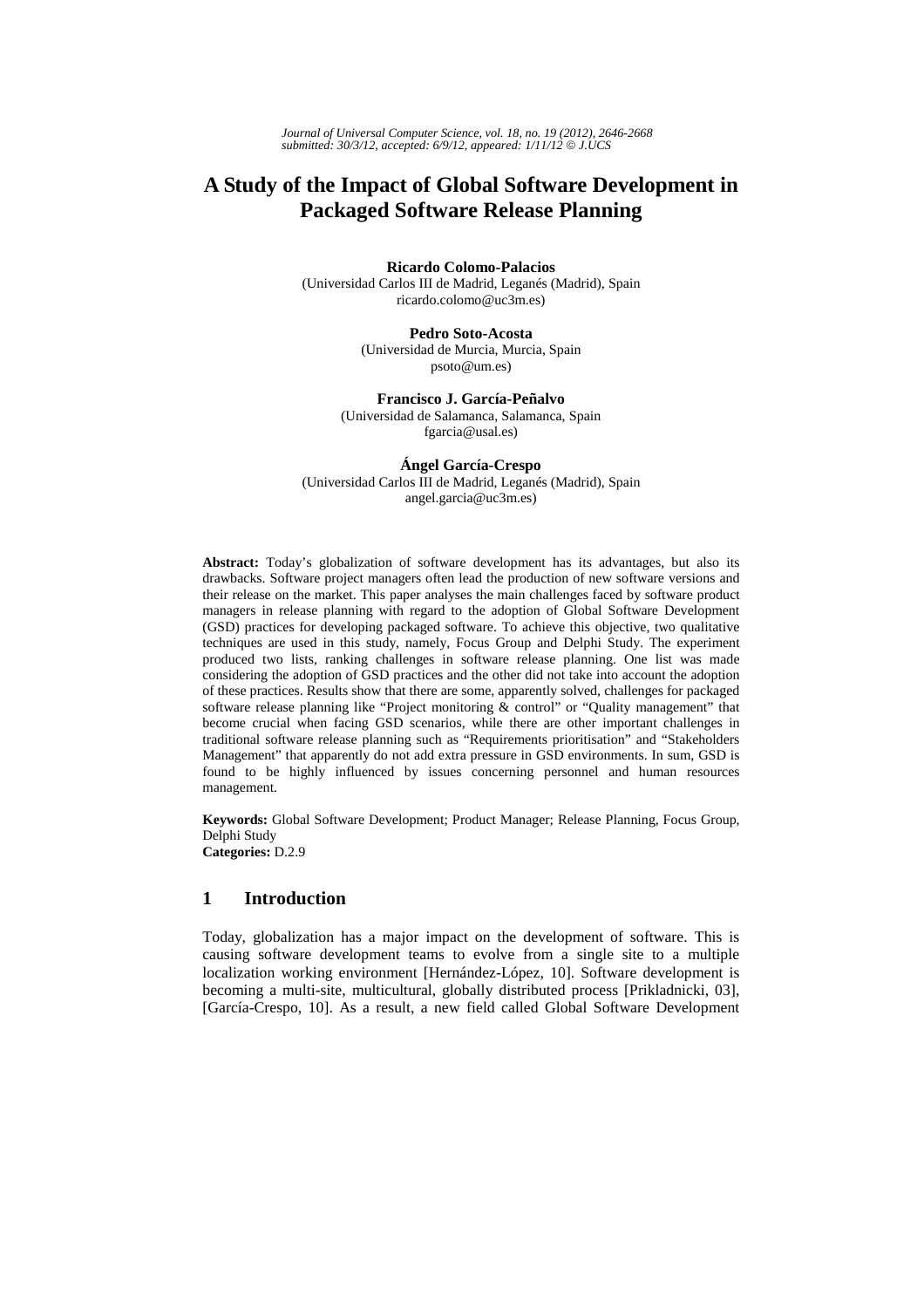(GSD) has emerged to cover specific aspects of global distributed software development [Oshri, 07]. Not in vain are GSD and software development outsourcing integral parts of software projects [Schümmer, 09] and, because of their multi-site location, global resources are becoming pervasive in the software industry [Ramasubbu, 05]. In this scenario, firms developing or maintaining software products cannot ignore the impact of GSD [Cusick, 06], since it is driving a deep transformation in the way that products are conceived, designed, constructed, tested, and delivered to customers.

GSD teams are geographically distributed teams which make use of collaborative technologies to produce software [Herbsleb, 01]. These teams can be considered as a specification of virtual teams [Martins, 04] and their creation is encouraged by the relations between customers of software development outsourcing organizations and developers [Heeks, 01]. Several factors justify the adoption of GSD within the IT industry nowadays [Herbsleb, 01], for instance:

- proximity to business markets, which facilitates a better knowledge of customers and local conditions;
- increasing pressure to improve time-to-market, which can be achieved by using time-zone differences in 'round-the-clock' development;
- the need to have a global resource pool and so have successful, costcompetitive resources, wherever located.

Although using GSD teams can be very productive, they do suffer from three types of distance: geographical, temporal and socio-cultural [Conchuir, 09]. The literature suggests that these distances may affect three important aspects in software development: communication, coordination and control. Moreover, the literature suggests that other difficulties may arise from this shift in software development. These are reported in Table 1.

A recent and extensive review of the challenges faced by GSD can be found in Jimenez [2009]. However, in spite of these difficulties, GSD provides several outstanding benefits, which have been reported in the literature (see table 2).

As can be derived from Table 1 and Table 2, the globalization of software development introduces a great deal of complexity in an already complex process [Treinen, 06]. Thus, working in a global context has its advantages, but also its drawbacks [Ebert, 01].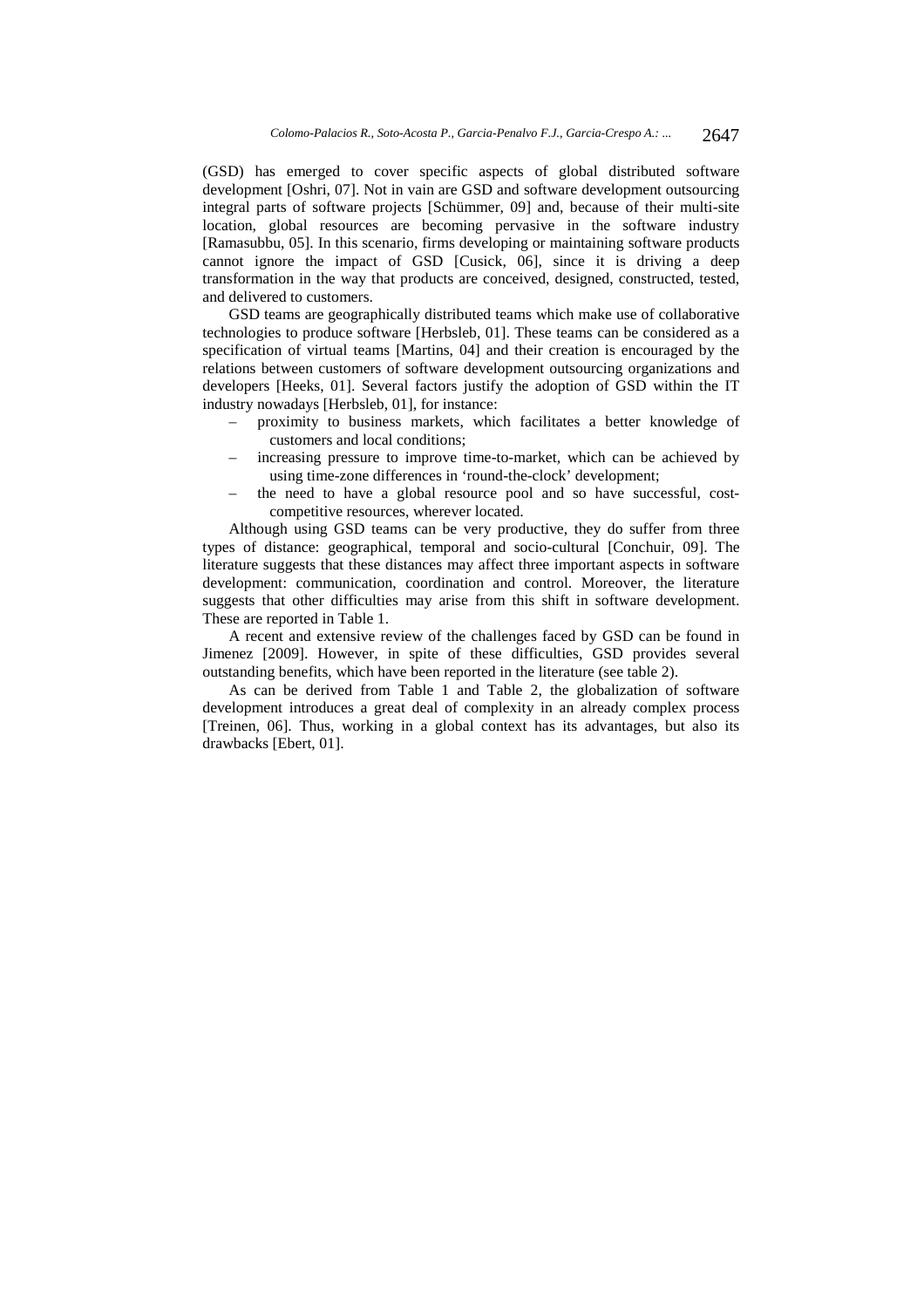| <b>Difficulty</b>                                     | Literature support                               |  |  |
|-------------------------------------------------------|--------------------------------------------------|--|--|
| Communication, coordination, and control              | [Battin, 01], [Conchuir, 09], [Cramton, 02],     |  |  |
|                                                       |                                                  |  |  |
|                                                       | [Cusumano, 08], [Herbsleb, 99], [Herbsleb, 03],  |  |  |
|                                                       | [Hinds, 03], [Kommeren, 07], [Kotlarsky, 05],    |  |  |
|                                                       | [Kraut, 95], [Krishna, 04], [Layman,<br>06],     |  |  |
|                                                       | [MacDuffie, 08], [Marquardt, 01], [Metiu, 06],   |  |  |
|                                                       | [Olson, 00], [Prikladnicki, 03], [Sooraj, 08],   |  |  |
|                                                       | [Taxén, 06]                                      |  |  |
| problems of knowledge transfer                        | [Chua, 06], [Conchuir, 09], [Mattarelli, 09],    |  |  |
|                                                       | [Prikladnicki, 03]                               |  |  |
| regarding<br>of<br>the<br>protection<br><b>Issues</b> | [Herbsleb, 01], [Sakthivel, 07]                  |  |  |
| intellectual property                                 |                                                  |  |  |
| Less efficiency                                       | [Herbsleb, 01], [Kommeren, 07], [Milewski, 09],  |  |  |
|                                                       | [Rogers, 05]                                     |  |  |
| Higher conflict rates                                 | [Herbsleb, 03]                                   |  |  |
| Disparities in team members' strategies,              | [Carmel, 99], [Cusumano, 08], [Goodman, 91],     |  |  |
| behaviour and assumptions about the work              | [Kotlarsky, 05], [MacDuffie, 08], [Mattarelli,   |  |  |
| at hand and how to work with others                   | 09], [Metiu, 06], [Milewski, 09], [Olson, 00],   |  |  |
|                                                       | [Prikladnicki, 03]                               |  |  |
| Differences in opinion about the nature of            | [Cusumano, 08], [Nicholson, 01], [Olson, 00]     |  |  |
| the software development process                      |                                                  |  |  |
| High failure rates                                    | [Fabriek, 08]                                    |  |  |
| Lack of trust                                         | [Barczak, 06], [Das, 98], [Derosa, 04], [Gorton, |  |  |
|                                                       | 96], [Hernández-López, 10], [Jarvenpaa, 98],     |  |  |
|                                                       | [Olson, 00], $[Oza, 06]$                         |  |  |
| Lack of Quality                                       | [Seshagiri, 06]                                  |  |  |
| Socio-Cultural distance                               | [Ali Barbar, 07], [Damian, 03], [Ebert, 01],     |  |  |
|                                                       | [Evaristo, 03], [Gorton, 96], [Krishna,<br>04],  |  |  |
|                                                       | [Layman, 06], [Marquardt, 01], [Mortensen, 01],  |  |  |
|                                                       | [Nicholson, 01], [Prikladnicki, 03]              |  |  |

*Table 1: GSD problems* 

| <b>Benefit</b>                              | Literature support                              |
|---------------------------------------------|-------------------------------------------------|
| Greater availability of human resources and | [Carmel, 01], [Carmel, 05], [Conchuir, 09],     |
| multi-skilled workforce                     | [Ebert, 01], [Herbsleb, 01], [Jalote, 06],      |
|                                             | [Jiménez, 09], [Kommeren, 07], [Milewski, 09],  |
|                                             | [Suzuki, 99]                                    |
| <b>Lower Costs</b>                          | [Conchuir, 09], [Jiménez, 09], [Kobitzsch, 01], |
|                                             | [Kommeren, 07], [Ramasubbu, 05], [Sooraj, 08]   |
| Strategic regional presence for improved    | [Ramasubbu, 05]                                 |
| customer service                            |                                                 |
| shorter time-to-market cycles               | [Carmel, 99], [Herbsleb, 01], [Jalote, 06],     |
|                                             | [Kommeren, 07], [Sooraj, 08]                    |
| improvement in the ability to respond       | [Herbsleb, 01], [Kommeren, 07]                  |
| quickly to local customer needs             |                                                 |
| The mix of developers with different        | [Carmel, 05], [Conchuir, 09], [Ebert,<br>011.   |
| cultural backgrounds may foster new ideas   | [Highsmith, 01], [Kommeren, 07]                 |
| Productivity improvements                   | [Kesner, 07]                                    |
| Efficiency                                  | [Conchuir, 09], [Kommeren, 07]                  |
| Access to new markets                       | [Karolak, 98]                                   |
| improved documentation                      | [Conchuir, 09], [Gumm, 06]                      |

*Table 2: GSD benefits*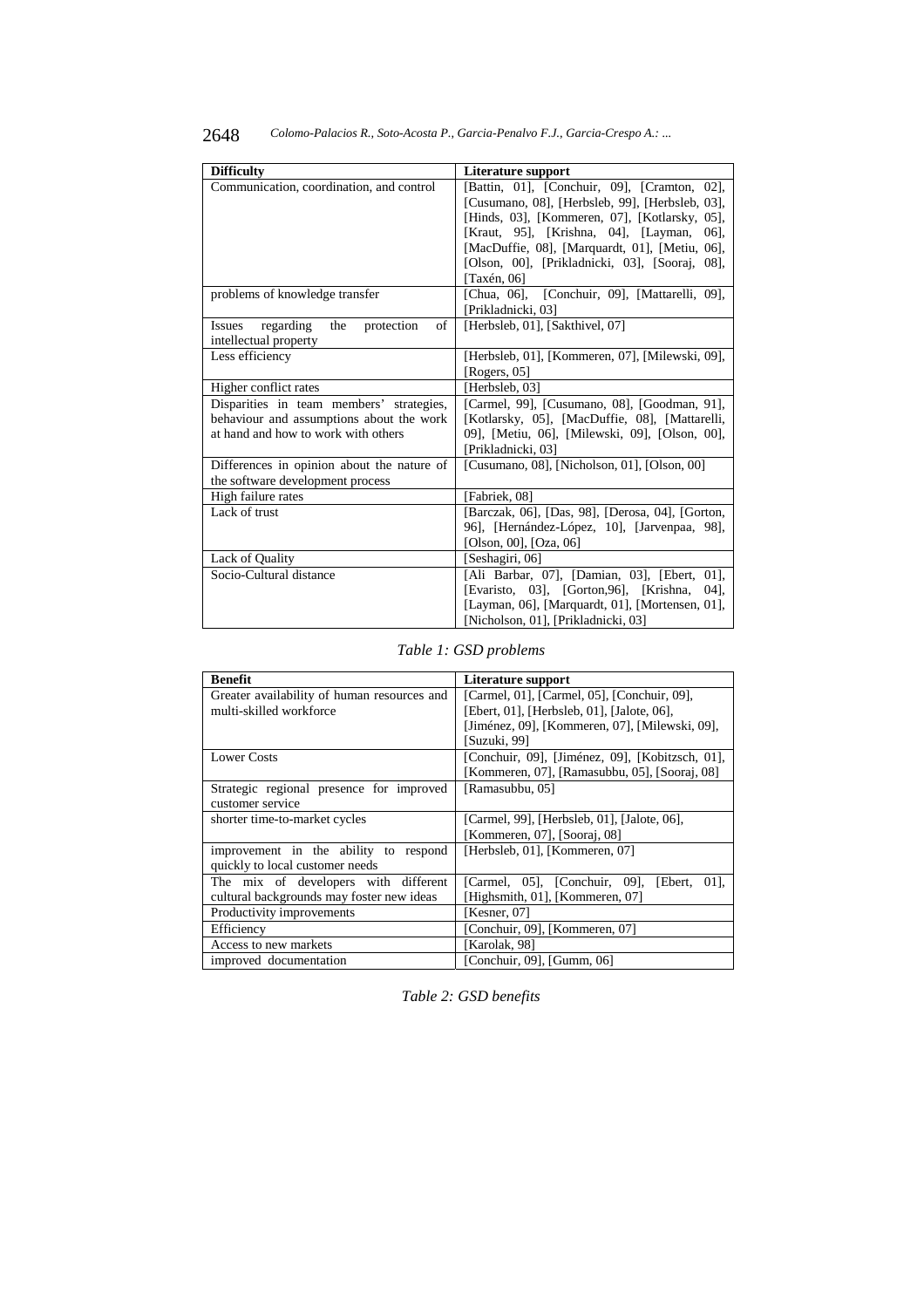There are several ways to organize project works under GSD. In some cases, teams' work is organized in a sequential manner, such as in the case of the 24-Hour Knowledge Factory [Gupta, 2007]. This structure allows the execution of tasks with faster turnaround time, which has been suggested as one of the major potential benefits of distributing work across time zones [Gupta, 2009], although it has its drawbacks as well. Another way of collaboration is parallel development [Ebert, 01]. This approach, which benefits from software modularization, reduces the communication needs between development sites which, in turn, sometimes leads to problems at the integration stage [Conchuir, 09]. According to [Akmanligil, 04], there are many different implementation and design strategies. One option includes the development of various phases locally (requirements gathering and the construction of the various subsystems) and, then, connect them through bridges. Another variation occurs when representatives of teams at different locations gather local requirements, then, come together at a central site, try to resolve the differences and, thus, define a common structure. Another possibility is that the project is broken into multiple components in the beginning and, then, different components are designed and built at distinct locations.

Another important issue is related to the shift in the software market, from developing customized software to primarily developing software as a standard product [Xu, 2007]. Within software products, packaged software has emerged as a key to gain competitive advantages in an ultra competitive market. However, most organisations devoted to the development of software packages face the problem of including GSD practices in their software product evolution in order to benefit from their intrinsic advantages. This is the focus of this study. Thus, taking into account the importance and influence of GSD in packaged software release planning, this paper analyses the main challenges faced by software product managers in release planning with regard to the adoption of GSD for developing packaged software.

The paper consists of four sections and is structured as follows. Section 2 reviews the relevant literature about GSD, software product managers and release planning. Section 3 describes the study conducted with a sample of software product managers about the influence and challenges of packaged software release planning in GSD environments. Finally, the paper ends with a discussion of research findings, limitations and concluding remarks.

# **2 Literature Review**

We live in an era in which we can no longer afford—in terms of either time or money—to custom-develop every system [Ncube, 08]. Thus, in the past few years, the demand for computer software packages has increased rapidly among firms. Software companies have detected this need and have developed a variety of packages in response to this demand [Jadhav, 09]. However, this response varies from one software company to another with regard to the software product developed. In the literature, the boundaries distinguishing shrink-wrapped software, commercial off the-shelf software (COTS), packaged and commercial software are blurred, but the principle of 'Make one, sell many' is common to them all [Xu, 07]. In spite of their differences, [Sawyer, 00] considers packaged software as all software sold as a tradable product (purchased from a vendor, distributor or store) for all computer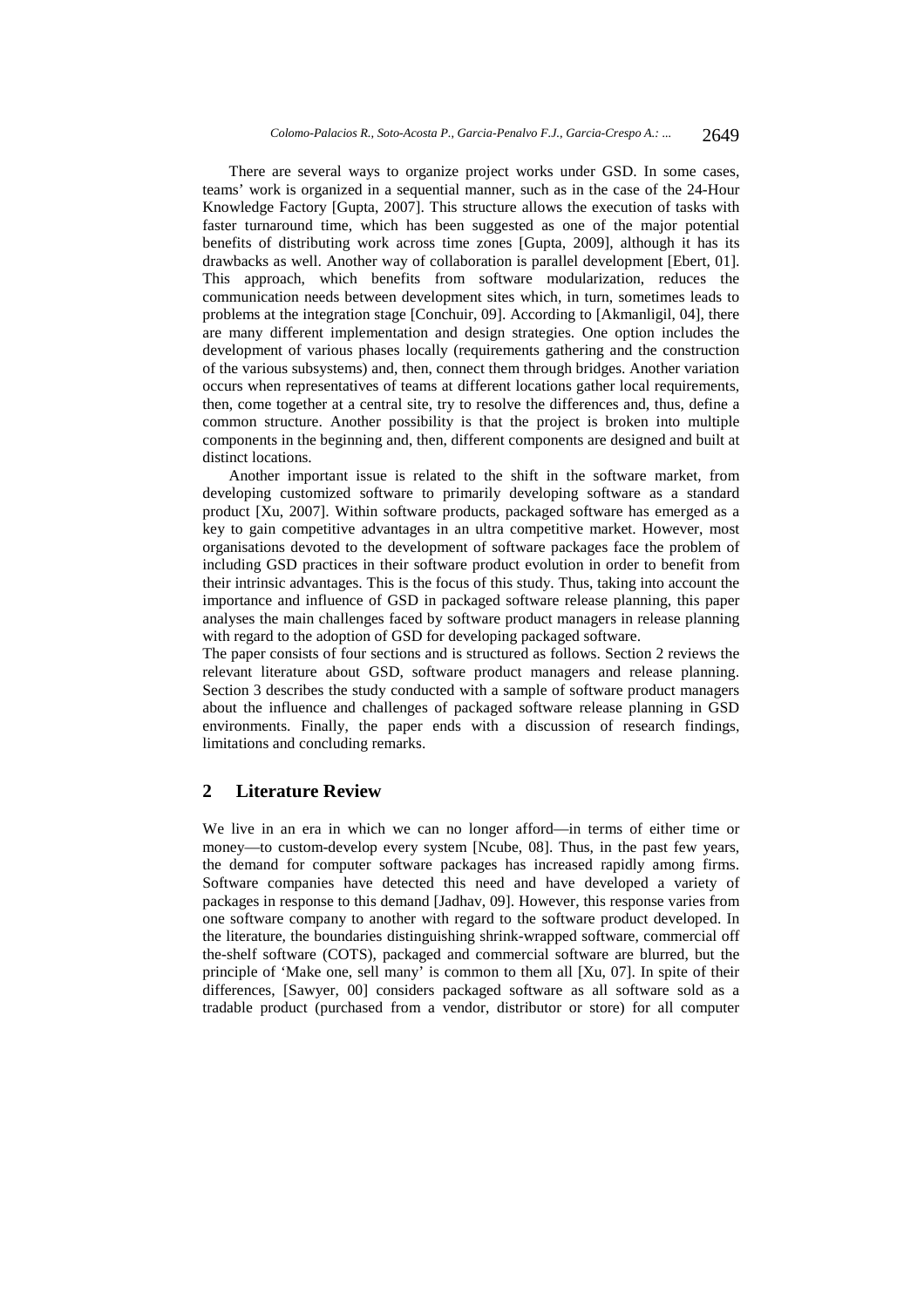platforms. Our study adopts the definition of Packaged Software proposed by [Xu, 07], who defined packaged software as ready-made software product that can be readily obtained from software vendors and which generally require little modification or customization. According to the definition, the term typically refers to upscale enterprise software suites, such as enterprise resource planning (ERP) or customer relationship management (CRM) systems.

The creation/design of a packaged software product is typically driven by the vision of a small group - perhaps even one person -, who is indispensable to its production. The literature recognizes that from these key individuals many innovations arise that define a product [Carmel, 98]. Initially, it is expected that packaged software developers work better when they share common spaces [Sawyer, 97]. However, this is not the case because software is developed collaboratively in multiple locations around the world, and projects are being contracted out in whole or in part [Madachy, 08].

In these circumstances, traditional software developers of packaged software must adapt not only to the new demands but also to the new working sets. One traditional and important figure in the packaged software development process is the product manager. According to [Ebert, 07], the success of any product depends on the skills and competences of its product manager. However, although the role played by the software product manager has been extensively addressed in the literature (e.g. [Barney, 08]; [Ebert, 2008]; [Fricker, 10]; [Karlsson, 07]; [Lehtola, 06]; [Trienekens, 09]; [van de Weerd, 10]; [Van den Akker, 08]; [Wallin, 02]), his or her role in software engineering has not been summarized in a comprehensive perspective so far [Ebert, 07].

The product manager is responsible, among other things, for product definition, product release and product lifecycles, creating an effective multifunctional product introduction team and, above all, preparing and implementing the business case [Ebert, 07)]. The product management practice contains activities that are carried out on operational, tactical, and strategic levels [van de Weerd, 10]. According to [van de Weerd, 06], there are four process areas within software product management: requirements management, release planning, product roadmapping, and portfolio management. The Activities included in the first two areas are mainly on an operational level, whereas the latter ones contain tactical and strategic activities [van de Weerd, 10]. In this sense, before starting a project, the product manager presents the idea to managers from different management areas such as development, marketing and sales, service and maintenance, manufacturing, training, and so on, who together decide whether to start the project [Wallin, 02]. In fact, product managers are deeply involved with requirements engineering. That is, product managers obtain functional, technical and usability requirements from distinct sources such as business departments (sales, customer service, maintenance, development...), ad hoc or organized customer contacts, user groups and so on [Natt och Dag, 2005]. Nonetheless, their role is also important in other stages of the development, such as release planning [van den Akker, 08]. Project managers often lead the production of new software versions, new software-related products and their release on the market. They are, thus, responsible for many of the innovations that define a software product [Carmel, 98].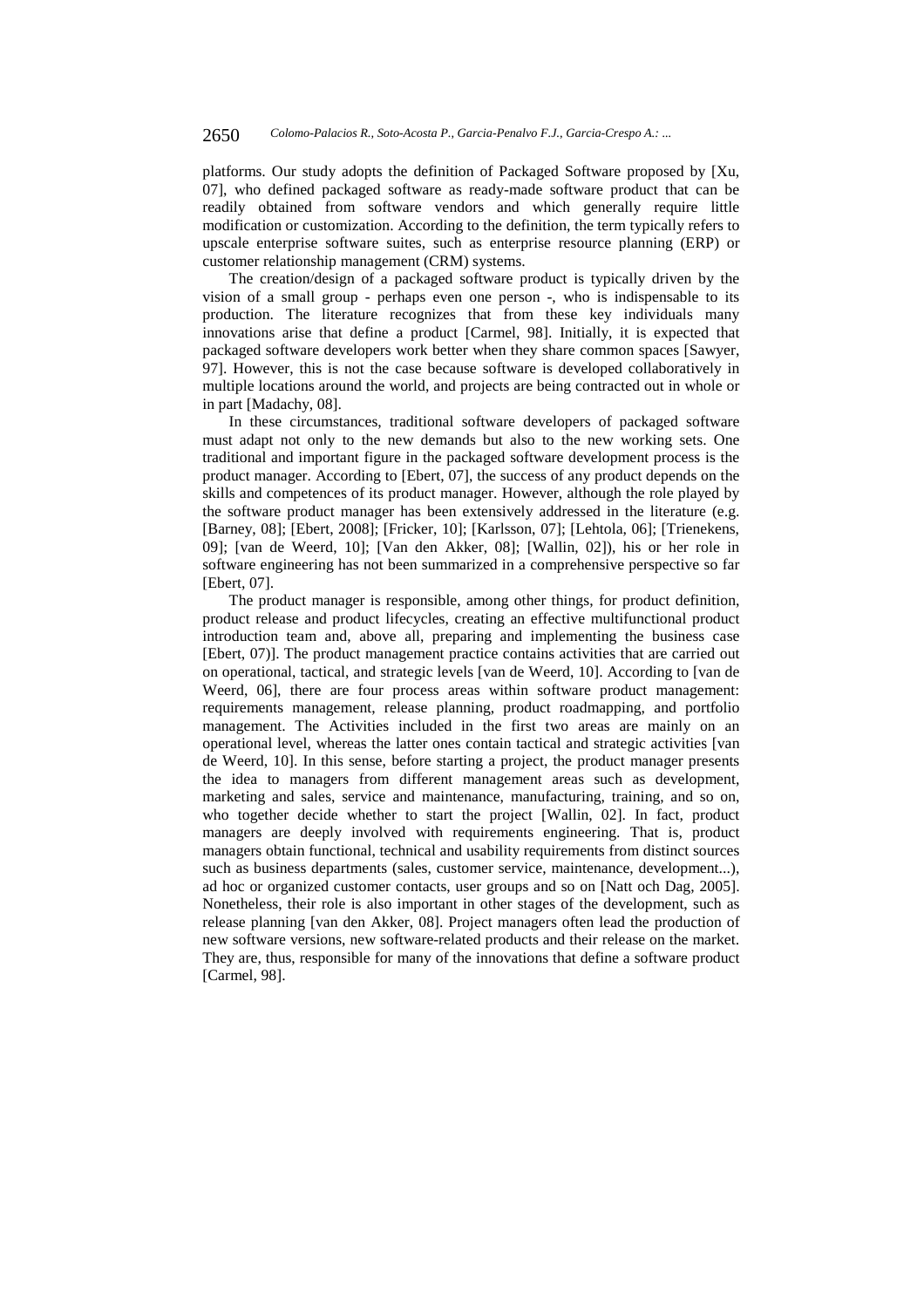Human resources management are key in software development processes [Chang, 10], [Colomo-Palacios, 10], [Naranjo-Gil, 09], [Trigo, 10]. This is also important for the product manager, who needs to manage both the soft and technical skills of his/her personnel. Although several works in the literature consider that the role of the product manager is linked to GSD ([Conchuir, 09], [Ebert, 08], [Nicholson, 01], [Oshri, 07], [Prikladnicki, 09], [Regnell, 01], [van de Weerd, 10]), none have studied nor discussed the influence that GSD has on one of the product managers' main responsibilities: Release Planning.

The process of product release planning addresses decisions related to the selection and assignment of features to create a sequence of consecutive product releases that satisfy certain constraints such as technical resources available, budget and risk borne [Ruhe, 05]. A major problem faced by companies developing or maintaining large and complex systems has to do with determining which features, normally from a large set, should be assigned to each software product release. In addition, there is the question of how to assign resources accordingly [Ngo-The, 09].

Release planning can be done informally or in a more formalized way [Momoh, 06. This is the difference between the art of release planning and the science of release planning. The first approach relies on human intuition, communication, and capabilities to negotiate between conflicting objectives and constraints, while the latter formalizes the problem and applies computational algorithms to generate the best solutions [Ruhe, 05]. The work of [Svahnberg, 10] provides a systematic review of the release planning approaches.

Whether using a formal or an informal way, software vendors and, more precisely, software product managers tackle release planning with the added difficulty of handling issues regarding GSD. Although there is research that deals with issues related to release planning in GSD teams (e.g. [Damian, 07], [Layman, 2006], [van de Weerd, 10]), there is a need to investigate further into the software product managers<sup>1</sup> viewpoint with regard to the influence of GSD on software product release planning.

# **3 Study: The influence of GSD in Packaged Software Release Planning**

#### **3.1 Research methodology**

The shift in focus of information systems research, from technological to managerial and organizational issues, has made qualitative research methods increasingly useful [Myers, 97]. Thus, the study of the influence of GSD on Release Planning was carried out here by conducting a qualitative research approach based on two techniques: Focus Group and Delphi Study. These research methods are very useful when the purpose is to explore an area of interest, obtain an overview of a complex area and/or discover differences rather than similarities. As a consequence of both the importance of GSD and the suitability of qualitative research in such environments, the use of this methodology is widespread among GSD studies (e.g. [Barcus, 08], [Espinosa, 07], [García-Crespo, 10], [Kotlarsky, 05], [Kotlarsky, 08], [Layman, 2006], [Oshri, 2007], [Pauleen, 04]).

The aim of our study is to explore the nature and importance of the challenges found, when software products release planning is developed through GSD.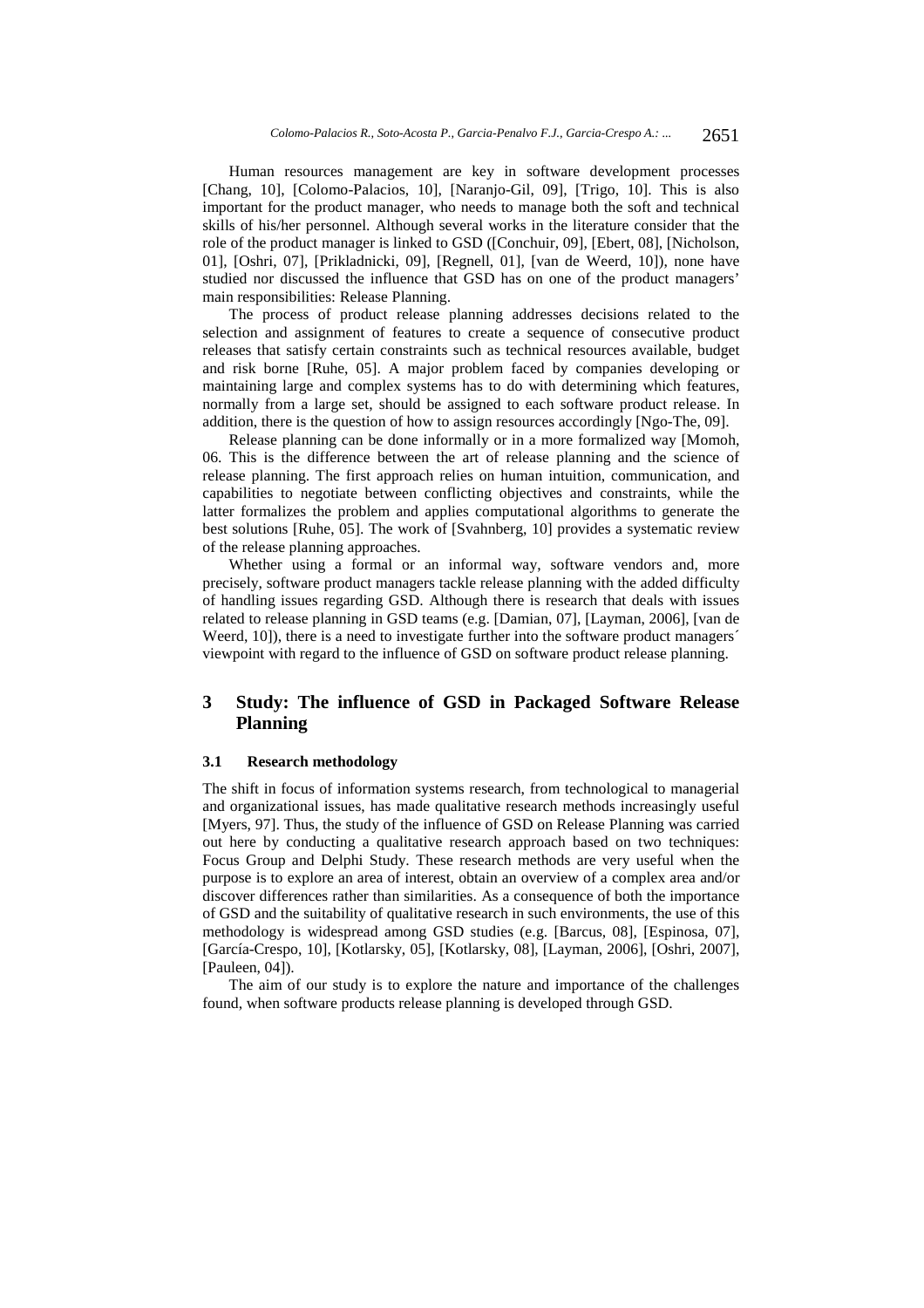The study consists of two steps, and each is divided into three consecutive phases: planning, data collection and analysis (see Figure 1).



*Figure 1: Research steps and phases* 

As depicted in Figure 1, two qualitative techniques are used in this study, namely, Focus Group and Delphi Study. Focus groups involve assembling small groups of peers to discuss particular topics [Baddoo, 02]. Discussion within these groups, although directed by a researcher, is largely free-flowing [Hall, 02]. The use of discussion groups in software engineering and information systems development research activities has been extensively treated in the literature (e.g. [Baddoo, 02], [Beecham, 05], [Benett, 08], [Casey, 10], [Christensen, 10], [Hall, 02], [Karlsson, 07], [Runeson, 06]).

The Delphi method is likewise equally relevant for qualitative research. The Delphi method owes its name to the ancient Greek oracle at Delphi. The oracle used to offer visions of the future to those who sought advice [Cassino, 84]. The Delphi technique is generally considered to be an appropriate method for studies that lack historical data and require the collection of expert opinions [Gallego, 07]. It is based on a survey with experts that presents three features ([Landeta, 2006]; [Hsu, 10]): anonymous response; iteration and controlled feedback; and statistical group response. This method has proven to be a popular and effective tool in recent software engineering and information systems research (e.g. [Bañuls, 08]; [García-Crespo, 10]; [Iden, 10]; [Kasi, 08]; [Liu, 10]; [Nakatsu, 09]).

As stated above the experiment consisted of two steps. In Step 1, a panel of experts (software product managers) was called together to identify the main challenges regarding the release planning of software products. Once all the challenges had been identified, in Step 2, by means of a Delphi study, a panel of software product managers prioritized the challenges. Two lists resulted from the experiment. The first list ranked challenges according to their risk for the whole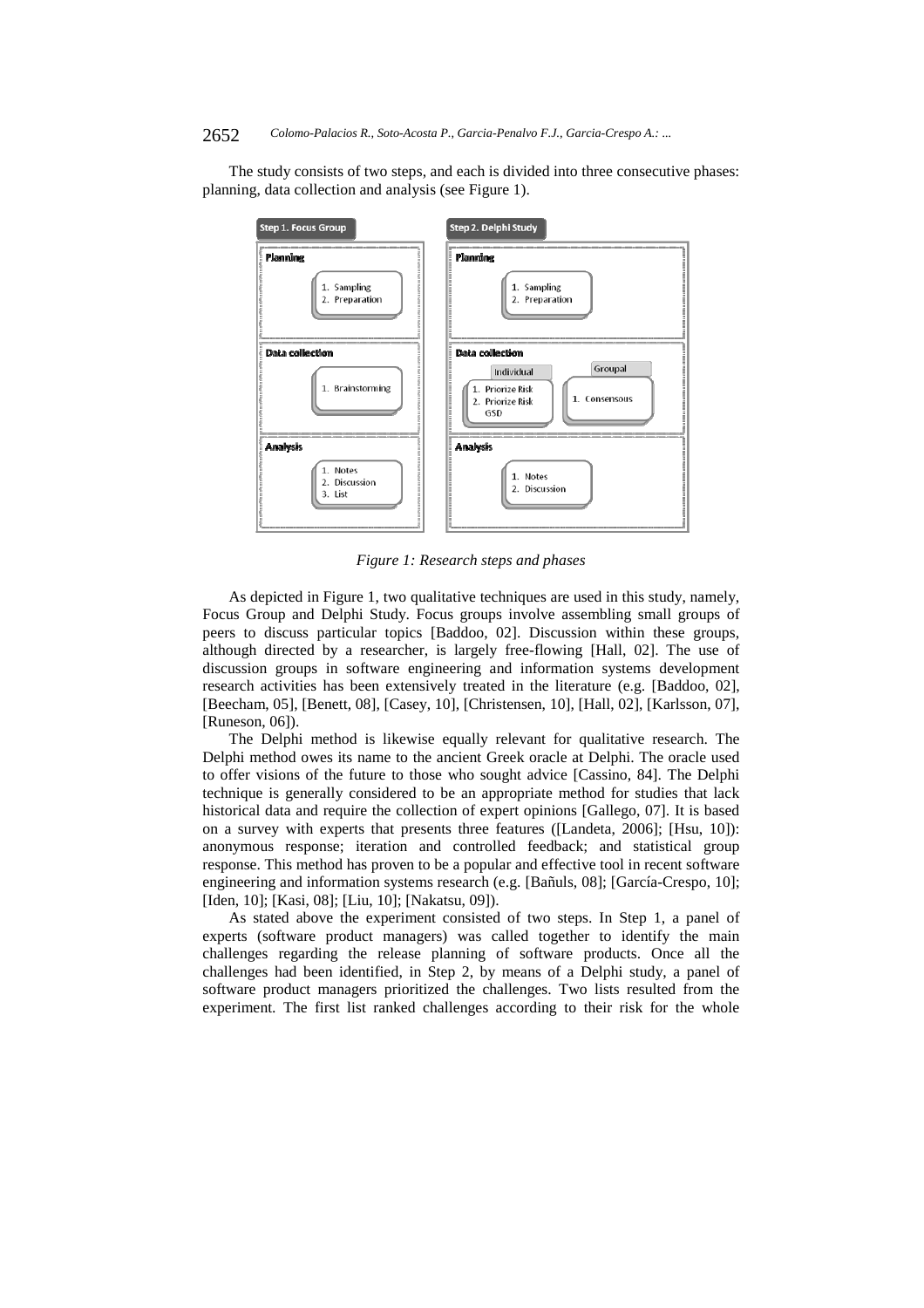project, while the second list ranked challenges with respect to the risk added as a consequence of the adoption of a GSD approach.

#### **3.2 Step 1: Focus Group**

#### PLANNING

The aim of the focus group was to obtain a list of challenges for software product release planning. To achieve this objective, a group of five software product managers from 3 different companies was selected. The sample consisted of one woman (20%) and four men (80%), with an average age of 39.7. Subjects were selected from those who answered positively to a personal invitation sent to a set of companies related to the authors.

#### DATA COLLECTION

The meeting was designed to be attended by three researchers (one in each location). Participants were connected using videoconference and assisted on-site by the researcher. The focus group's virtual meeting lasted approximately 50 minutes. During the meeting, researchers took extensive notes.

The task consisted of identifying the main challenges for packaged software release planning. In accordance with previous literature [Karlsson, 07], the session started with a brainstorming, where subjects thought about challenges from their past experience and wrote them down on post-it notes. Once this step was completed, they discussed for 30 minutes the importance of each challenge and chose the final list.

## ANALYSIS & RESULTS

This subsection presents the challenges raised during the meeting of the focus group. The analysis was carried out using NVIVO 2.0 (International QSR Pty Ltd), a software for qualitative data analysis. Table 3 lists in alphabetical order the challenges encountered and explained by using excerpts from direct transcripts of the focus group session.

| <b>Challenge</b>               | <b>Excerpts</b>                                      |
|--------------------------------|------------------------------------------------------|
| Effort and time estimate       | "It is never easy to estimate the effort needed when |
|                                | developing software"                                 |
|                                | "The initial estimate is almost a fairy<br>tale      |
|                                | sometimes"                                           |
|                                | "There is like a cascade of new requirements that    |
|                                | makes difficult to give a good time estimate"        |
|                                | "We are always re-planning"                          |
| Features & releases scheduling | "It's very difficult to establish a project's scope" |
|                                | "Stakeholders want all features as soon as possible" |
|                                | "It's very difficult to assign values to             |
|                                | releases and, because of this, compare them"         |
|                                | "Technological and resource constraints are not      |
|                                | taken into account in release scheduling, only       |
|                                | business value is considered"                        |
| Project monitoring & control   | "Outsourcing the development leads to our having     |
|                                | resource reports only occasionally"                  |
|                                | "We have problems with information flow, and this    |
|                                | has an impact on project monitoring"                 |
|                                | "In many cases, outsourcing decisions do not flow    |
|                                | fluently and, thus, some people are not aware of the |
|                                | state of the project"                                |
| Quality management             | "Ultra-quick releases are difficult to control in    |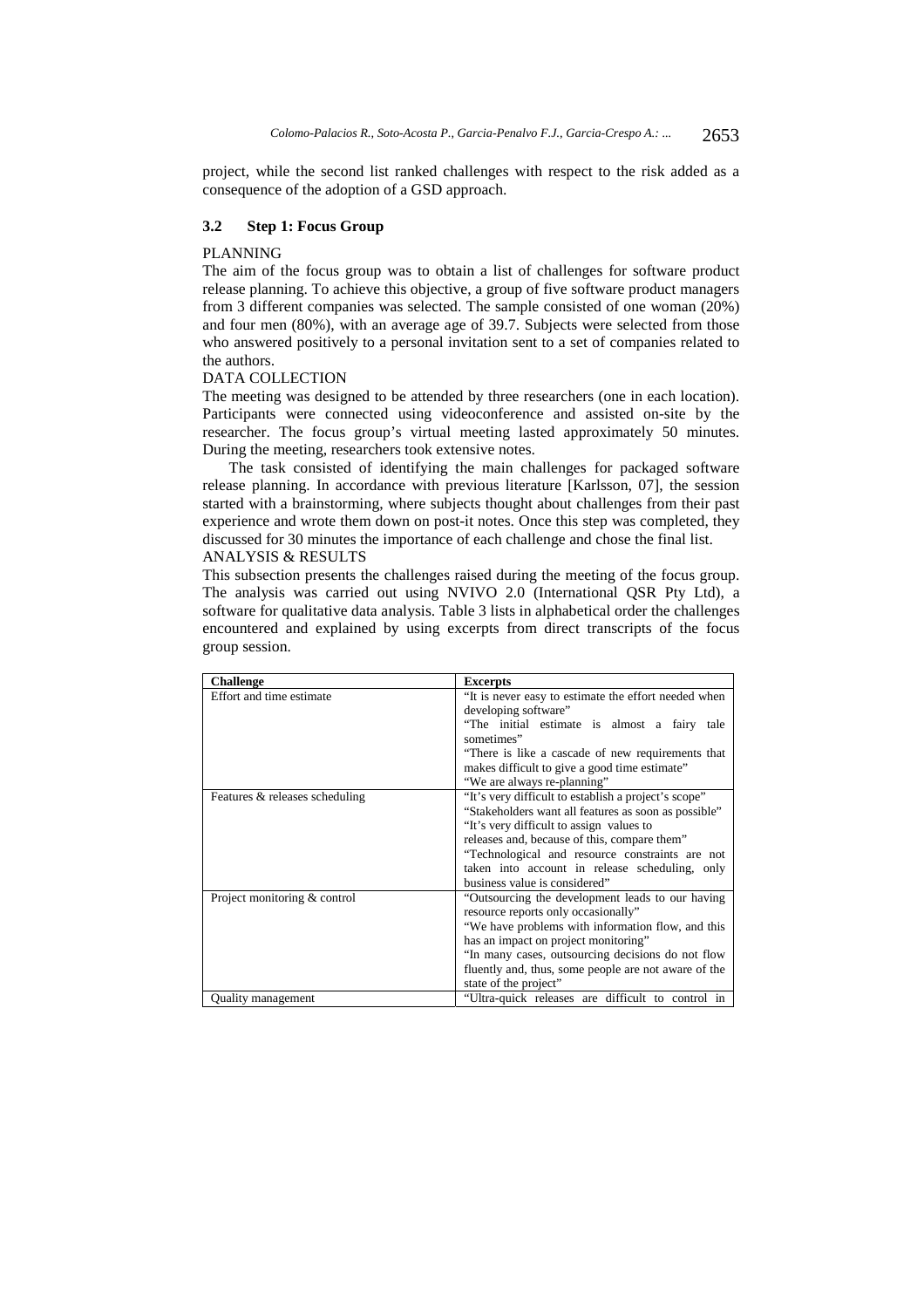|                                            | terms of quality"                                     |  |  |
|--------------------------------------------|-------------------------------------------------------|--|--|
|                                            | "Outsourced developments have a quality process       |  |  |
|                                            | separated from ours"                                  |  |  |
| Requirements prioritisation                | "Although we have a requirements prioritisation       |  |  |
|                                            | assignment policy, it's only a reference"             |  |  |
|                                            | "It's very hard to know the exact interrelationships  |  |  |
|                                            | of requirements"                                      |  |  |
|                                            | "We usually discover new requirements as we           |  |  |
|                                            | evaluate others"                                      |  |  |
| Staffing                                   | "It is always difficult to get the human resources    |  |  |
|                                            | you need"                                             |  |  |
|                                            | "Internal selection is a nightmare in terms of        |  |  |
|                                            | resource availability"                                |  |  |
|                                            | "The problem is sometimes worse when you go           |  |  |
|                                            | outside"                                              |  |  |
|                                            | "Many times, the initial project staff has nothing to |  |  |
|                                            | do with the final team"                               |  |  |
|                                            | "Key people are always busy doing other things"       |  |  |
|                                            | "We have a big turnover in several projects"          |  |  |
| Stakeholder management                     | "We cannot reach a good level of involvement from     |  |  |
|                                            | stakeholders in release planning"                     |  |  |
|                                            | "In many cases, stakeholders take long time to vote   |  |  |
|                                            | candidate features"                                   |  |  |
|                                            | "Stakeholders are reluctant to discuss or negotiate   |  |  |
|                                            | their priorities"                                     |  |  |
|                                            | "Stakeholders are globally distributed and it's not   |  |  |
|                                            | easy to get them all together"                        |  |  |
|                                            | "Stakeholders have not a business vision"             |  |  |
| Task assignment according to resource/team | "Despite having a record of resource competences,     |  |  |
| competences                                | in many cases, it's not useful"                       |  |  |
|                                            | "Unfortunately, task assignment is, in many cases,    |  |  |
|                                            | FIFO or LIFO, while in others SJF or even no          |  |  |
|                                            | resource-competence criteria are used"                |  |  |
|                                            | "When assigning work packages, many project           |  |  |
|                                            | managers fight for the shortest or the longest work   |  |  |
|                                            | package, without taking into account the content"     |  |  |
|                                            | "When we hire the development outside, we never       |  |  |
|                                            | know the real competence of the partner and, hence,   |  |  |
|                                            | the distribution of the tasks is not performed in a   |  |  |
|                                            | right way"                                            |  |  |
|                                            | "We are not sure about the skills required and roles  |  |  |
|                                            | needed"                                               |  |  |

*Table 3: Challenges discovered in focus group meeting* 

A quick look at the challenges encountered confirms the importance of many aspects previously reported in the literature on release planning (e.g. [Carlshamre, 02], [Greer, 09], [Momoh, 06], [Ruhe, 05], [Saliu, 05]). However, it is important to notice that GSD or related approaches are mentioned in four challenges: Project monitoring & control; Quality management; Staffing; and Task assignment according to resource/team competences. This is not a trivial issue since, as we try to confirm with this work, GSD approach has nowadays a deep impact in packaged software release planning. The output of this phase consisted of a list of challenges that were then ranked by a Delphi study.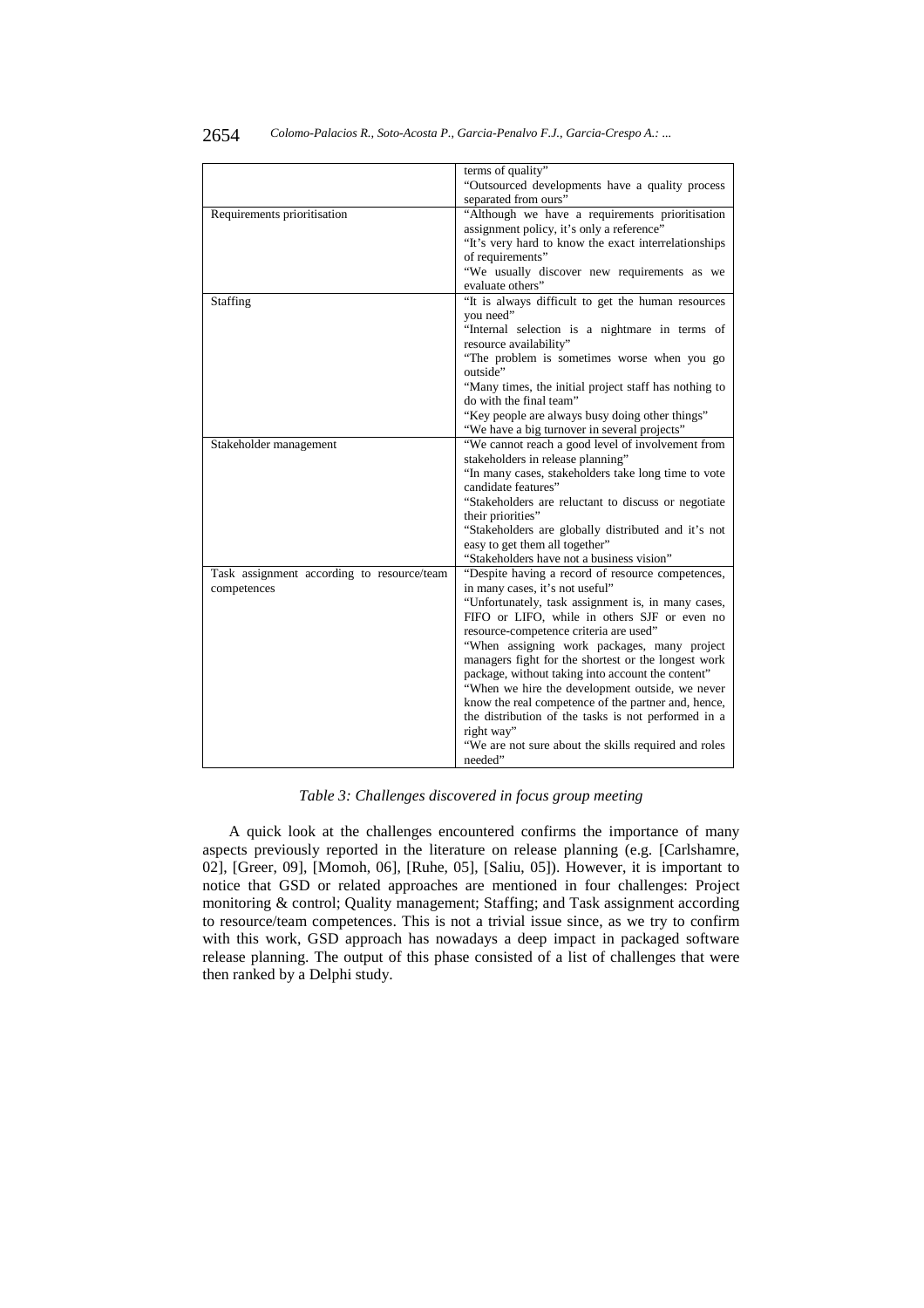### **3.3 Step 2: Delphi Study**

#### PLANNING

The objective of the Delphi study presented in Step 2 was twofold. First, to rank the packaged software release planning challenges and, second, to rank these challenges with respect to the risk added as a consequence of the adoption of a GSD approach. To achieve this objective, eighteen software product managers from ten different companies were selected on the basis of their experience of using GSD. Since the literature recommends a Delphi panel size ranging from 10 to 18 experts [Okoli, 04], the composition of the sample was considered ideal. Moreover, regarding the selection of experts, the selection was made following [Delbecq's, 75] guidelines. Thus, we believe that experts had significant knowledge about the problem studied. None of the subjects participated in Step 1 (Focus Group) and Step 2 (Delphi Study). The demographic composition of the sample reveals that 5 of the participants were female (28%) while 13 were male (72%); the average age of the sample was 41.6 years. Subjects were selected from those who answered positively to a personal invitation sent to a set of companies related to the authors.

## DATA COLLECTION

First, panellists were asked to rank the release planning challenges obtained in step 1 according to the two criteria described in the previous section. In the first round, subjects performed the two rankings individually assisted by one researcher (by phone, videoconferencing or in person). Panellists took 42 minutes on average to complete this initial round. Once all the records had been collected, two overall rankings were computed based on individual answers. These two rankings were later presented to subjects in Delphi round 2. The task in round 2 consisted of creating an agreed group response for both rankings.

The consensus of the first round can be described by the Kendall coefficient of concordance (W). W measures the degree of association among k sets of rankings. Kendall's W has a value between  $\overline{0}$  and 1. [Schmidt, 01] proposed that strong consensus exists for  $W > = 0.7$ ; moderate consensus for  $W = 0.5$ ; and weak consensus for  $W < 0.3$ .

#### ANALYSIS & RESULTS

The results from the first round are presented in Figure 2. The challenges identified are shown in columns, while cylinders represent the score given by the panellists to each challenge of software release planning: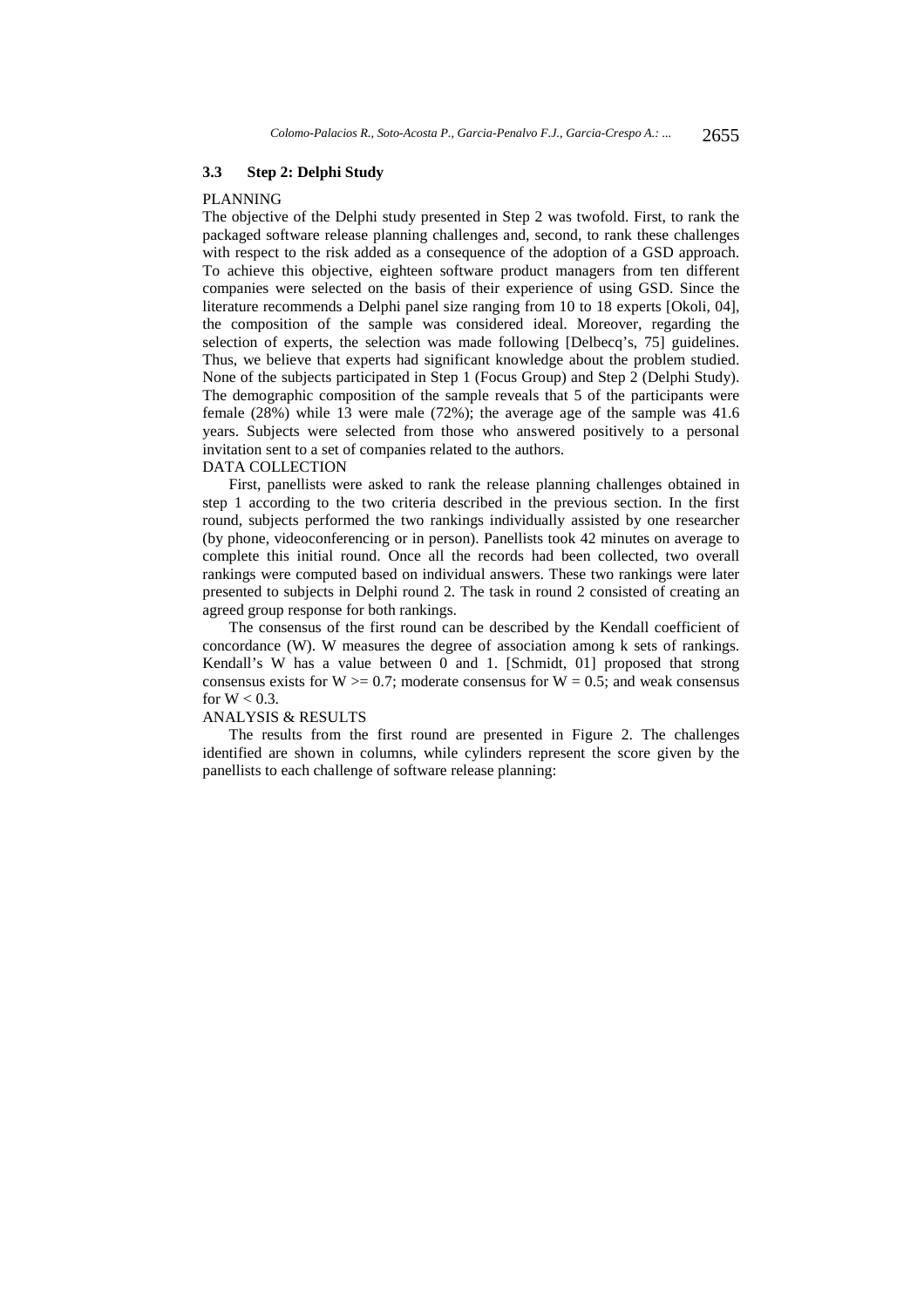

■1st ■2nd ■3rd ■4th ■5th □6th □7th □8th

*Figure 2: Scores for release planning challenges* 

Figure 3 depicts the ranking of release planning challenges when considering GSD specific problems.





*Figure 3: Scores for release planning challenges when the process is supported by GSD* 

A quick look at figures 2 and 3 suggests that figure 3 scores are much more concentrated and, hence, more degree of consensus may exist. In fact, the Kendall coefficient of concordance test confirms these differences, with  $W = 0.676$  (n = 18, P  $< 0.01$ ) for the first ranking task and W= 0.822 (n = 18, P  $< 0.01$ ) for the second one. These figures corroborate that, although the agreement among subjects regarding the first ranking is moderate-high, the agreement with regard to the second ranking is remarkable.

Once all data had been gathered and analyzed, researchers prepared two rankings for the two research objectives based on the panellists' rankings. Table 4 shows both rankings as the final output for Delphi round 1: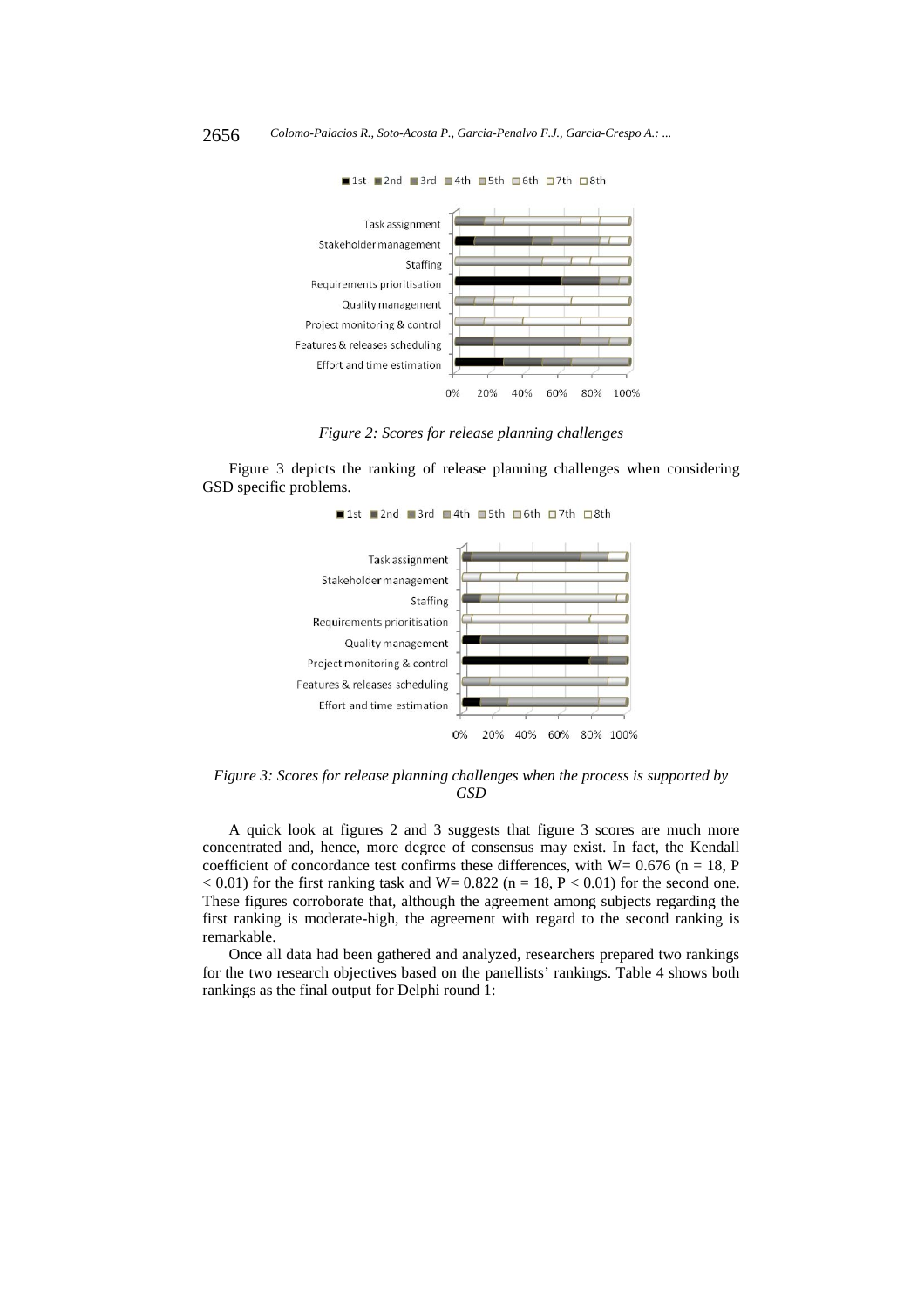|    | <b>General Challenges Ranking</b> | <b>Specific GSD Challenges Ranking</b> |                                |
|----|-----------------------------------|----------------------------------------|--------------------------------|
|    | Requirements prioritisation       |                                        | Project monitoring & control   |
|    | Effort and time estimate          | 2.                                     | Quality management             |
|    | Features & releases scheduling    | 3.                                     | Effort and time estimate       |
| 4. | Stakeholder management            | 4.                                     | Task assignment                |
|    | Task assignment                   | 5.                                     | Features & releases scheduling |
| 6. | <b>Staffing</b>                   | 6.                                     | <b>Staffing</b>                |
|    | Quality management                |                                        | Requirements prioritisation    |
| 8. | Project monitoring & control      | 8.                                     | Stakeholder management         |

*Table 4: Round 1, general and GSD specific challenge rankings* 

Panellists were asked to rank both lists in the second round. The input of the process consisted of the two lists generated in round one, while the output comprised two lists that represented the agreement among panellists about general and Specific GSD challenges in software release planning. The final rankings obtained are listed in Table 5.

| <b>General Challenges Ranking</b> |                                | <b>Specific GSD Challenges Ranking</b> |                                |
|-----------------------------------|--------------------------------|----------------------------------------|--------------------------------|
|                                   | Requirements prioritisation    |                                        | Project monitoring & control   |
| 2.                                | Stakeholder management         |                                        | Quality management             |
| 3.                                | Features & releases scheduling | 3.                                     | Effort and time estimate       |
| 4.                                | Effort and time estimate       | 4.                                     | Task assignment                |
|                                   | Task assignment                | 5.                                     | Features & releases scheduling |
| 6.                                | <b>Staffing</b>                | 6.                                     | Staffing                       |
| 7.                                | Quality management             |                                        | Requirements prioritisation    |
| 8.                                | Project monitoring & control   | 8.                                     | Stakeholder management         |

*Table 5: Round 2, general and GSD specific challenge rankings* 

Round 2 reveals three important findings. The first is that GSD challenges ranking is the same as that obtained in Round 1, although this result may not be surprising because of the high level of agreement obtained in phase 1 ( $W = 0.822$ ). The second finding refers to the importance that panellists give to one general challenge (Stakeholders Management). Actually, this challenge went from fourth position to second in phase 2, swapping places with the "Effort and time estimate" challenge. Finally, it is important to point out that the first two challenges in the general ranking "Requirements prioritisation" and "Stakeholders Management" were the last ones in the GSD challenges ranking, swapping their positions with "Quality management" and "Project monitoring & control".

### **3.4 Discussion**

When focusing on GSD challenges and their relation with general challenges, there are several aspects to be noted. First, authors highlight the lack of importance of requirements prioritization in a GSD scenario in comparison to the traditional ones. The interaction of requirements engineering and GSD has been a subject of recent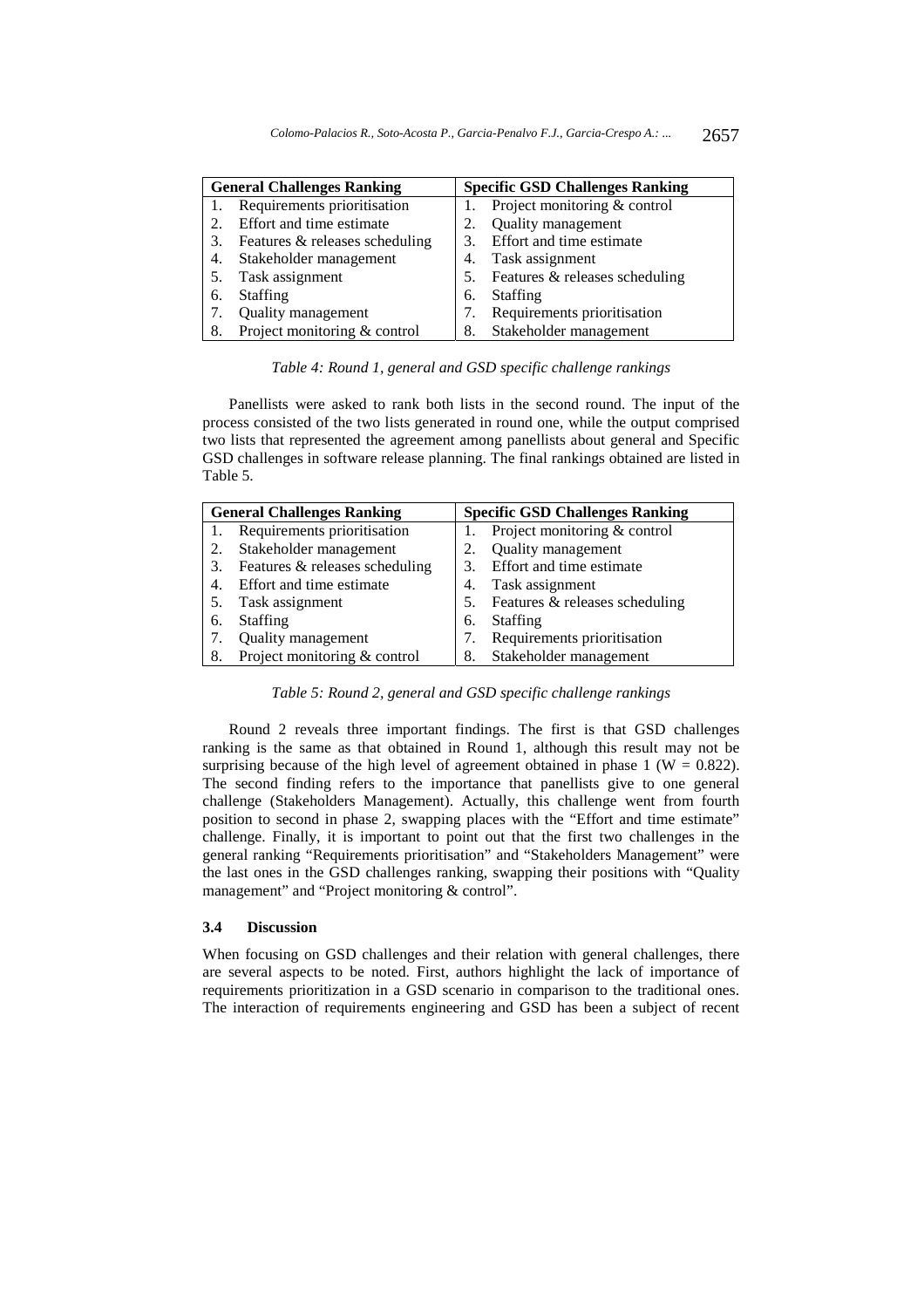research (e.g., [Bhat, 06]; [Damian & Zowghi, 03]; [Damian, 07]; [Port, 09]). Although it has been pointed out that GSD are an attractive and promising research area in GSD (Herbsleb, 2007), the similarity of the process to the traditional development implies that aspects such as prioritization and negotiation are not considered as distinguishing elements in relation to the traditional process as [García-Crespo, 10] pointed out in a recent work. This argument can also be applied to Stakeholder Management. Works devoted to this issue are relevant and numerous, with the work of [Damian, 07] being, perhaps, that of deepest influence. However, these studies are related to stakeholder management of GSD stakeholders rather than the implications of GSD for traditional stakeholders.

In spite of this, it is important to point out that both "Requirements prioritization" and "Stakeholder Management" are, in a sense, connected. Not in vain, according to [Greer, 04], is one of the challenges to the software engineering research community to involve stakeholders in the requirements engineering process. Taking this into account, it is logical to find that both challenges are quite near in both rankings.

The second aspect is the importance of "Project monitoring & control" and "Quality management" for software product managers with respect to the implications for GSD environments. Focusing on the first challenge, indeed the top ranked challenge in the GSD ranking, GSD has been pointed to as a factor affecting project control activities [Damian et al., 03]. Moreover, control in distributed environments is even more challenging and requires specific project management and reporting mechanisms [Ralité, 08]. This may be because the management of global software development is a difficult and complex task [Ebert, 01] - a more difficult and complex task to undertake than with collocated projects [Oshri, 08]. According to [Casey, 10], it is clear that the management of GSD teams requires the role and responsibilities of the project manager to be extended. To be effective, the new management strategy must include monitoring and controlling the additional variables, social and technical, caused by operating in a GSD environment: communication, cooperation, coordination and visibility [Casey, 09]. This new scope requires new competences and management skills that, in fact, make software project management even more difficult.

With respect to "Quality management", according to [Jiménez, 09], the quality of products developed in GSD environments is highly influenced by the quality of the processes that support them. With a focus similar to that of other well known models like CMMi, ITSqc, the eSourcing Capability Model (eSCM) was designed at Carnegie Mellon University in order to improve the relationship between IT Services providers and their customers. eSCM is two-fold: eSCM-CL for Clients [Hefley, 06] and eSCM-SP for Service Providers [Hyder, 04]. In a latter work, [Siakas, 06] discussed the implications of GSD and presented a model, namely Software Quality Management—Cultural and Organisational Diversity Evaluation (SQM-CODE) to bring added value for service purchasers in their search for, selection of and collaboration with service providers. Thus, although there are paths described in the literature, the inclusion of such new processes implies a higher level of complexity to software processes.

Regarding "Effort and time estimate", estimation is more problematic in distributed environments as a result of volatile requirements, changing specifications, cultural diversity, and the lack of informal communication [Jiménez, 09]. Due to these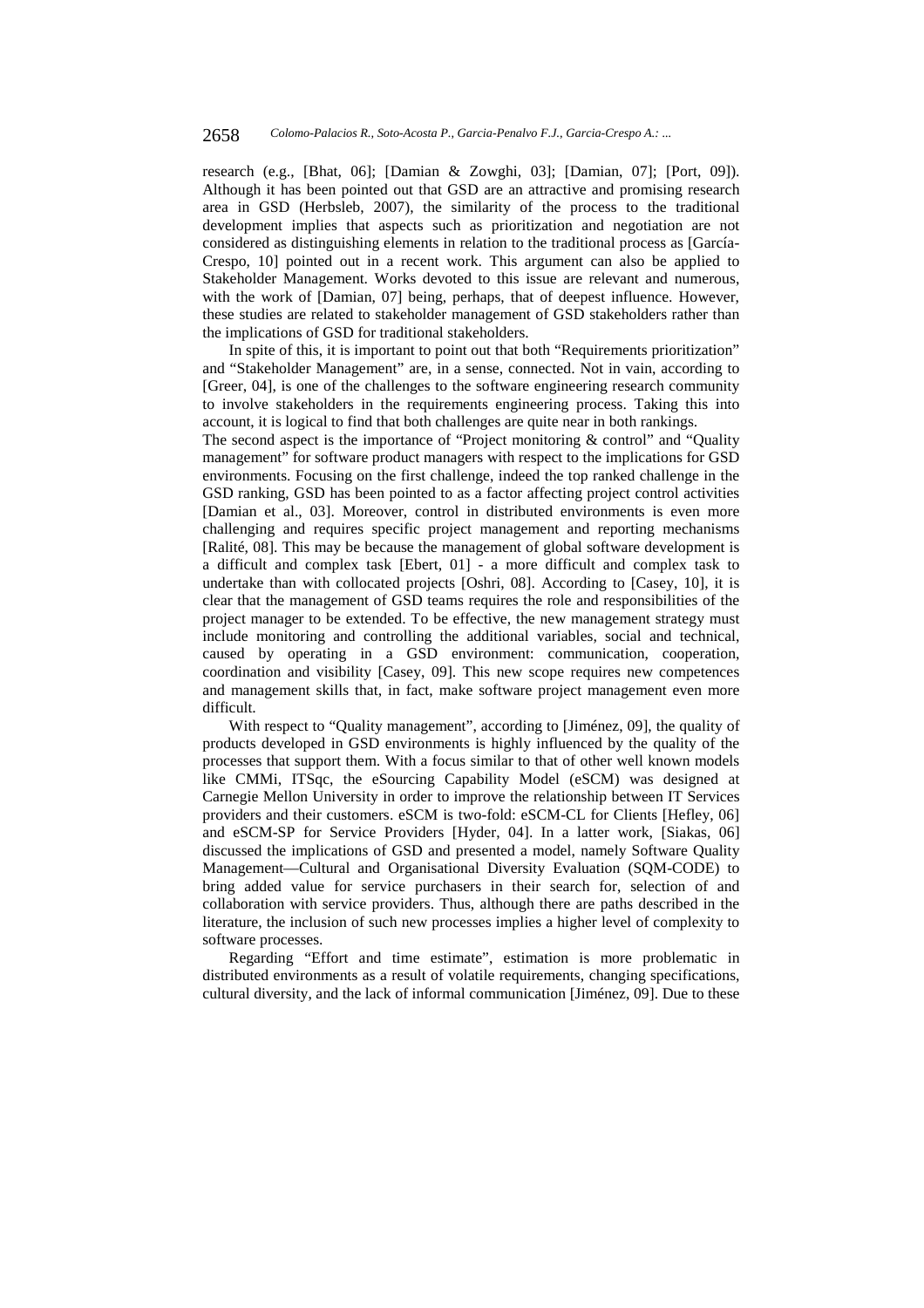new factors, effort estimating methods are lacking in accuracy [Conchúir, 09]. In a recent work, [Muhairat, 10] argues that the development of a software product in a globally distributed environment consumes more effort and more time to complete than the estimating tools suggest. This lack of accuracy was reported by the panelists and latter introduced as the third factor in importance for GSD related challenges.

Finally, concerning "Task assignment", this challenge appears in every software development project. Not in vain does resource allocation in software development projects constitute an extremely hard problem, and it is one of the principal challenges of software project management due to its sheer complexity [Chang, 01]. On the one hand, properly assigning people to development roles is crucial for creating productive software development teams [Acuña, 04]. On the other hand, wrong assignments may result in significant loss of value due to understaffing, underqualification or over-qualification of assigned personnel and high turnover of poorly matched workers [Naveh, 07]. In a GSD scenario, like that reported by [García-Crespo et al., 10], this issue relates mainly to the necessity of preserving core competency in a distributed and increasingly competitive environment. Thus, it is sometimes difficult for managers to combine core competency preservation with time and schedule pressure.

To sum up, there are some, apparently solved, issues for software development like "Project monitoring & control" or "Quality management" that become crucial challenges when facing GSD scenarios. There are also key issues for software release planning such as "Requirements prioritisation" and "Stakeholders Management" that apparently do not add extra pressure in GSD environments. Therefore, we can conclude that in packaged software release planning, GSD brings out more complexity only to non-specific release activities.

## **3.5 Limitations**

The main limitation of our study is the sample size. Although it is an introductory investigation, it uses a small sample size and, thus, conclusions and implications may not be broadly generalized. Future studies could include the total population of the target group or the whole industry.

Another limitation comes from the fact that all participants were Europe. This limitation could be also a restriction in the legitimacy of the conclusions taking, since today software is being developed all over the world and outsourced to almost any place.

## **4 Conclusions and Future Work**

GSD inject more complexity into the already complex process of software release planning. The pressure of reducing time-to-market ratios of product releases and cutting costs is pushing software vendors to adopt GSD to benefit from the its inherent advantages. However, this new working approach brings both benefits and risks. From the software product manager's perspective, this paper aims to identify and rank these challenges. Results from a qualitative study show that issues such as the lack of transparency in resource and team competences, the lack of effective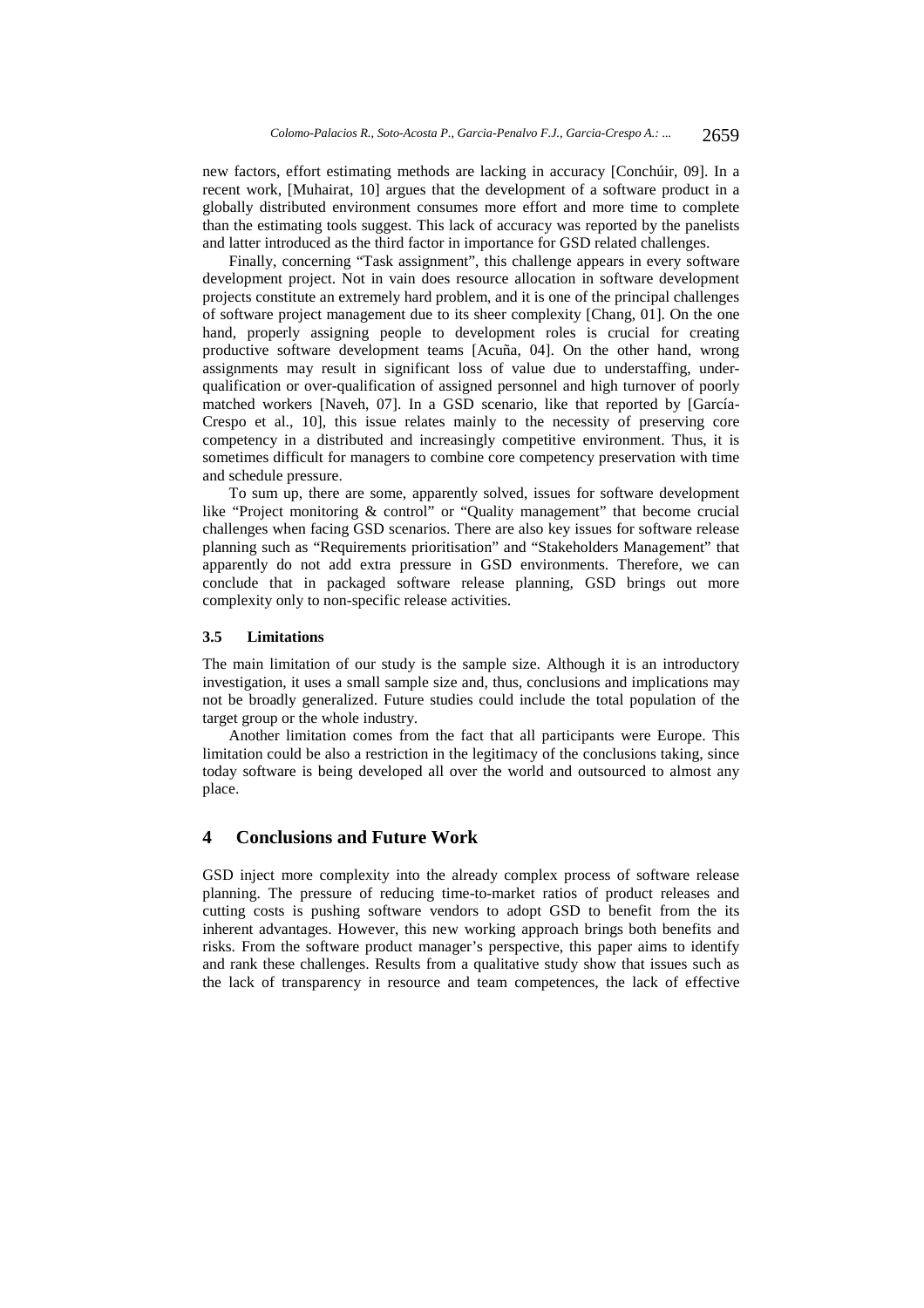reporting or the absence or the lack of uniformity of the offshore company's quality process are important challenges when implementing GSD.

According to the subjects' ranking, there is a set of activities or challenges that are already complex without adopting GSD: Stakeholder management or Requirements prioritisation, and others that are more difficult in this new scenario, like Task assignment according to resource/team competence, Project monitoring & control or Quality Management. However, it's important to point out that GSD complexity is related to non-specific software release planning activities.

Considering the first challenge of the second group, "Task assignment according to resource/team competence", we can conclude that people are still a resource of paramount importance for software development, no matter how or where it is developed. After all, software is still being developed by people. Human resources are crucial in packaged software, no matter how it is developed. To address these issues in the future, three different research lines are proposed. The first is the design of a method for knowledge extraction and expert location for global projects based on individual and group competence. The second is the design of a method capable of integrating competence-oriented work package assignment and time and resource constraints related to release planning. The third line of research proposed is aimed at designing a method to assess the performance of the GSD service provider in terms of business value and contribution to the overall success of the project.

#### **Acknowlegments**

We would like to thank *Fundación CajaMurcia* for the financial support provided.

### **References**

[Acuña, 04] Acuña, S.T., & Juristo, N., Assigning people to roles in software projects, Software—Practice and Experience, 34(7), 2004, pp. 675–696.

[Akmanligil, 04] Akmanligil, M., & Palvia, P.C., Strategies for global information systems development, Information & Management, 42(1), 2004, pp. 45-59.

[Ali Barbar, 07] Ali Barbar, M., Verner, J. M., & Nguyen, P. T., Establishing and maintaining trust in software outsourcing relationships: An empirical investigation, Journal of Systems and Software, 80 (9), 2007, pp. 1438-1449.

[Baddoo, 02] Baddoo, N., & Hall, T., Motivators of Software Process Improvement: an analysis of practitioners' views, The Journal of Systems and Software, 62, 2002, pp. 85-96.

[Bañuls, 08] Bañuls, V. A., & Salmeron, J. L., Foresighting key areas in the Information Technology industry, Technovation, 28 (3), 2008, pp. 103-111.

[Barcus, 08] Barcus, A., & Montibeller, G., Supporting the allocation of software development work in distributed teams with multi-criteria decision analysis, Omega, 36 (3), 2008, pp. 464- 475.

[Barczak, 06] Barczak, G., McDonough, E., & Athanassiou, N., So you want to be a global project leader?, Research Technology Management, 49 (3), 2006, pp. 28-35.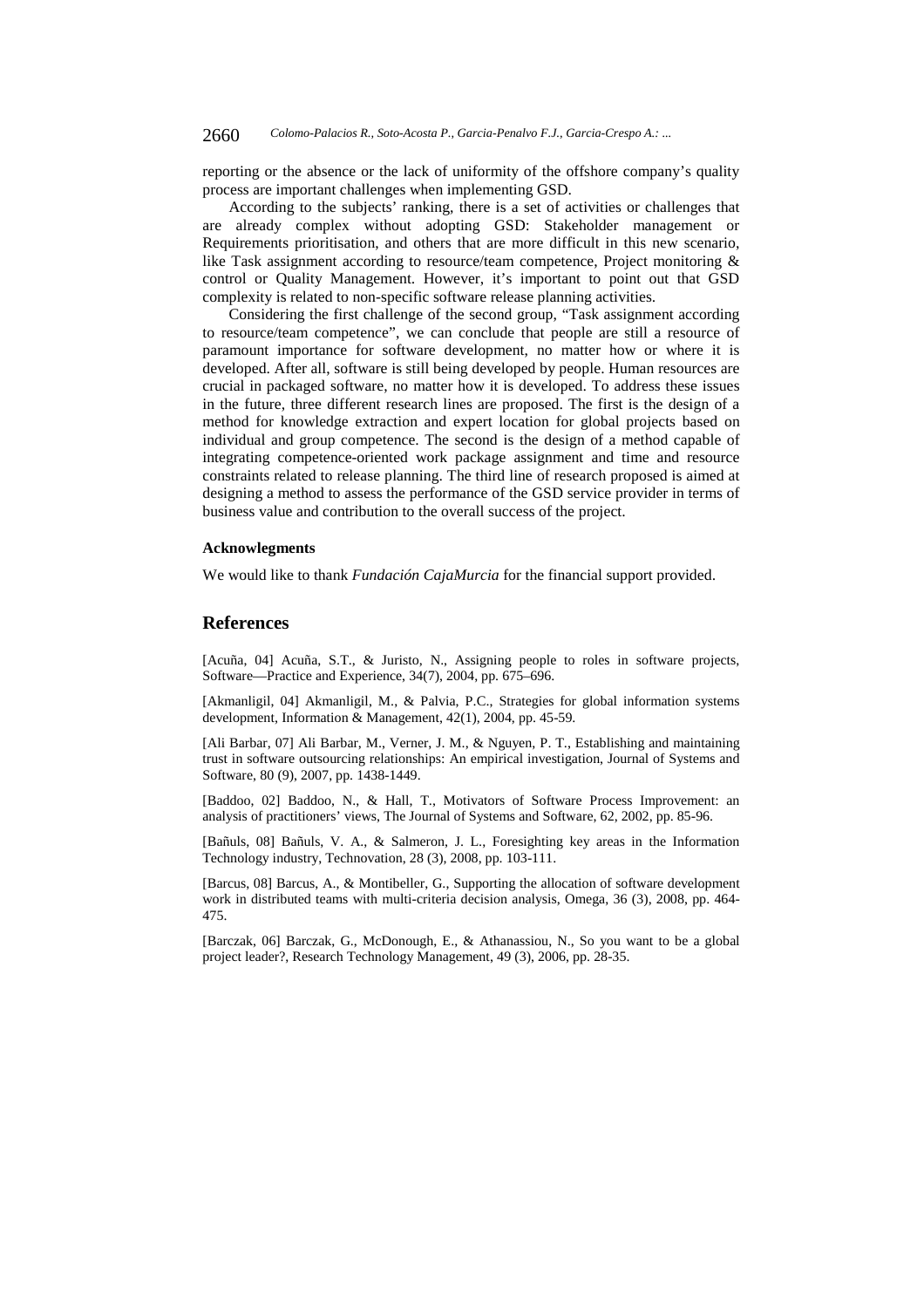[Barney, 08] Barney, S., Aurum, A., & Wohlin, C., A product management challenge: Creating software product value through requirements selection, Journal of Systems Architecture, 54 (6), 2008, pp. 576-593.

[Battin, 01] Battin, R. D., Crocker, R., Kreidler, J., Subramanian, K., Leveraging resources in global software development, IEEE Software, 18 (2), 2001, pp. 70-77.

[Beecham, 05] Beecham, S., Hall, T., & Rainer, A., Defining a Requirements Process Improvement Model, Software Quality Journal, 13 (3), 2005, pp. 247-279

[Benett, 08] Bennett, C., Myers, D., Storey, M.-A., German, D. M., Ouellet, D., Salois M., & Charland, P., A survey and evaluation of tool features for understanding reverse engineered sequence diagrams, Journal of Software Maintenance and Evolution: Research and Practice, 20 (4), 2008, pp. 291-315.

[Bhat, 06] Bhat, J.M., Gupta, M., & Murthy, S.N., Overcoming Requirements Engineering Challenges: Lessons from Offshore Outsourcing, IEEE Software, 23 (5), 2006, pp. 38–44.

[Carlshamre, 02] Carlshamre, P., Release Planning in Market-Driven Software Product Development: Provoking an Understanding, Requirements Engineering, 7 (3), 1998, pp. 139- 151.

[Carmel, 98] Carmel, E., & Sawyer, S., Packaged software development teams: what makes them different?, Information Technology & People, 11 (1), 1998, pp. 7-19.

[Carmel, 99] Carmel, E., Global Software Teams: Collaborating Across Borders and Time Zones, Prentice Hall, New York, 1999.

[Carmel, 01] Carmel, E, & Agarwal, R., Tactical approaches for alleviating distance in global software development, IEEE Software, 18 (2), 2001, pp. 22-29.

[Carmel, 05] Carmel, E, & Tija, P., Offshoring Information Technology: Sourcing and Outsourcing to a GlobalWorkforce, Cambridge University Press, Cambridge, 2005.

[Casey, 09] Casey, V., & Richardson, I., Implementation of global software development: a structured approach, Software Process Improvement and Practice, 14 (5), 2009, pp. 247–262.

[Casey, 10] Casey, V., Virtual software team project management, Journal of the Brazilian Computer Society, 16 (2), 2010, pp. 83-96.

[Cassino, 84] Cassino, K., Delphi panel: A practical 'Crystal Ball' for researchers, Marketing News, 18 (2), 1984, pp. 10-11.

[Chang, 01] Chang, C.K., Christensen, M.J., & Zhang, T. (2001). Genetic Algorithms for Project Management. Annals of Software Engineering, 11 (1), 2001, pp. 107–139.

[Chang, 10] Chang, C. L., The study of the turnover of MIS professionals—The gap between Taiwanese and US societies, International Journal of Information Management, 30 (4), 2010, pp. 301-314.

[Christensen, 10] Christensen, H. B., & Hansen, K. M., An empirical investigation of architectural prototyping, Journal of Systems and Software, 83 (1), 2010, pp. 133-142.

[Chua, 06] Chua, A. L., Pan, S., Knowledge transfer in offshore insourcing, Proceedings of the 27th international conference on information systems, 2006, pp 1039-1053.

[Colomo Palacios, 2010] Colomo Palacios, R., Tovar Caro, E., García Crespo, A., & Gómez Berbís, J. M., Identifying Technical Competences of IT Professionals: The Case of Software Engineers, International Journal of Human Capital and Information Technology Professionals, 1 (1), 2010, pp. 31-43.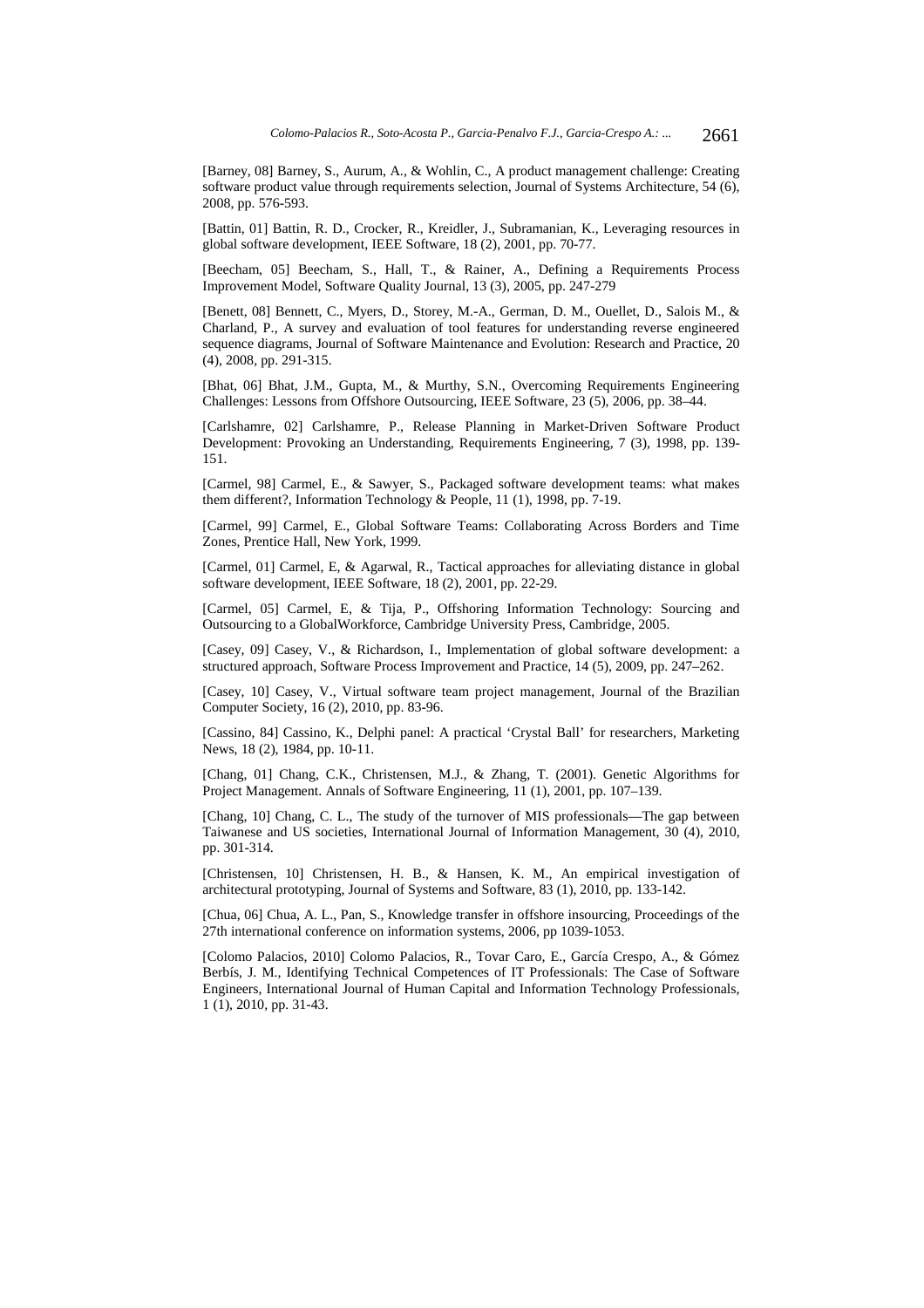[Conchuir, 09] Conchuir, E. O., Holmstrom-Olson, H., Agerfalk, P. J., & Fitzgerald, B., Benefits of Global Software Development: Exploring the Unexplored, Software Process Improvement and Practice, 14 (4), 2009, pp. 201-212.

[Cramton, 02] Cramton, C. D., Attribution in distributed work groups, in: P. J. Hinds, S. Kiesler, (Eds.), Distributed Work, Cambridge, MA: MIT Press,2002, pp. 91-212.

[Cusick, 06] Cusick, J., & Prasad, A., A Practical Management and Engineering Approach to Offshore Collaboration, IEEE Software, 23 (5), 2006, pp. 20-29.

[Cusumano, 08] Cusumano, M. A., Managing Software Development in Globally Distributed Teams, Communications of the ACM, 51 (2), 2008, pp. 15-17.

[Damian, 03] Damian, D., Global software development: growing opportunities, ongoing challenges, Software Process: Improvement and Practice, 8 (4), 2003, pp. 179-182.

[Damian et al., 03] Damian, D., Lanubile, F., & Oppenheimer, H. L., Addressing the challenges of software industry globalization: the workshop on global software development, in Proceedings of the 25th International Conference on Software Engineering, pp. 793–794, Portland, Ore, USA, May 2003.

[Damian & Zowghi, 03] Damian, D.E. & Zowghi, D., Requirements Engineering challenges in multi-site software development organizations, Requirements Engineering Journal, 8 (3), 2003, pp. 149–160.

[Damian, 07] Damian, D., Stakeholders in Global Requirements Engineering: Lessons Learned from Practice, IEEE Software, 24 (2), 2007, pp. 21-27.

[Das, 98] Das, T. K., & Teng, B. S., Between trust and control: developing confidence in partner cooperation in alliances, The Academy of Management Review, 23 (3), 1998, pp. 491- 512.

[Delbecq, 75] Delbecq, A. L., Ven, A. H. V. D., & Gustafson, D. H., Group Techniques For Program Planning, Glenview, Scott Foresman, 1975.

[Derosa, 04] Derosa, D., Hantula, D. A., & D'Arcy, J., Trust and leadership in virtual teamwork: a media naturalness perspective, Human Resource Management, 43 (2-3), 2004, pp. 219-233.

[Ebert, 01] Ebert, C., & Neve, P. D., Surviving global software development, IEEE Software, 2001, pp. 62-69.

[Ebert, 07] Ebert, C., The impacts of software product management, Journal of Systems and Software, 80 (6), 2007, pp. 850-861.

[Ebert, 08] Ebert, C., & De Man, J., Effectively utilizing project, product and process knowledge, Information and Software Technology, 50 (6), 2008, pp. 579-594.

[Espinosa, 07] Espinosa, J. A., Slaughter, S. A., Kraut, R. E., & Herbsleb, J. D., Team Knowledge and Coordination in Geographically Distributed Software Development, Journal of Management Information Systems, 24 (1), 2007, pp. 5-12.

[Evaristo, 03] Evaristo J. R., Scudder, R., Desouza, K., & Sato, O., A dimensional analysis of geographically distributed project teams: a case study, Journal of Engineering Technology and Management, 11 (4), 2003, pp. 58-70.

[Fabriek, 08] Fabriek, M., Brand, M. van de Brinkkemper, S., Harmsen, F., & Helms, R. W., Reasons for Success and Failure in Offshore Software Development Projects, European Conference on Information Systems, 2008.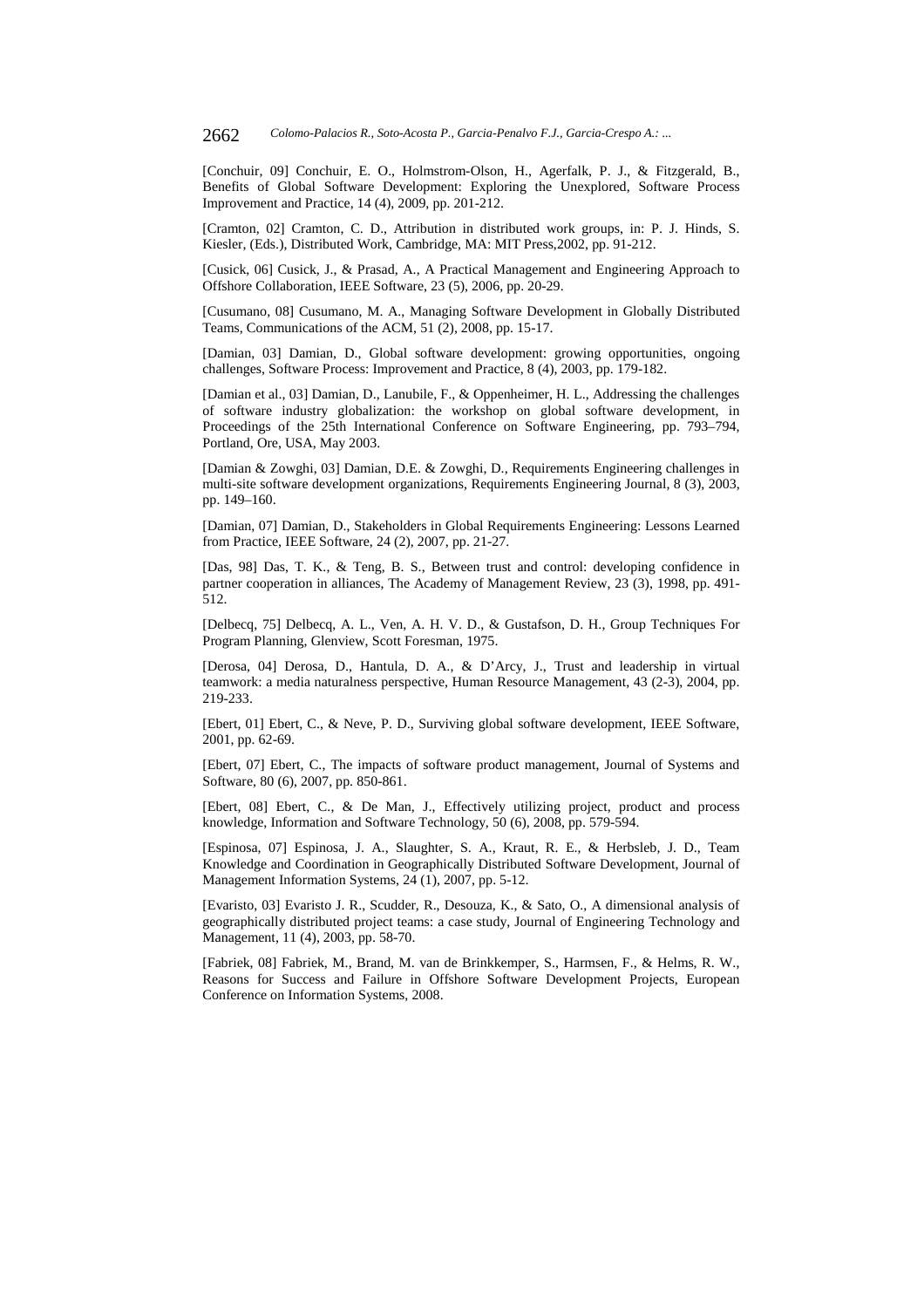[Fricker, 2010] Fricker, S., Gorschek, T., Byman, C., & Schmidle, A., Handshaking with Implementation Proposals: Negotiating Requirements Understanding, IEEE software, 27 (2), 2010, pp. 72-80.

[Gallego, 07] Gallego, M. D., Luna, P., & Bueno, S., Designing a forecasting analysis to understand the diffusion of open source software in the year 2010, Technological Forecasting and Social Change, 75 (5), 2007, pp. 672-686.

[García-Crespo, 2010] García-Crespo, Á., Colomo-Palacios, R., Soto-Acosta, P., & Ruano-Mayoral, M., A Qualitative Study of Hard Decision Making in Managing Global Software Development Teams, Information Systems Management, 27 (3), 2010, pp. 247-252.

[Goodman, 91] Goodman, P. S., & Leyden, D. P., Familiarity and group productivity, Journal of Applied Psychology, 76 (44), 1991, pp. 578-586.

[Gorton, 96] Gorton, I., & Motwani, S., Issues in co-operative software engineering using globally distributed teams, Information and Software Technology, 38 (10) , 1996, pp. 647-655.

[Greer, 04] Greer, D., & Ruhe, G., Software release planning: an evolutionary and iterative approach, Information and Software Technology, 46 (4), 2004, pp. 243-253.

[Greer, 09] Greer, D., & Conradi, R., Software project initiation and planning – an empirical study, IET Software, 3 (5), 2009, pp. 356–368.

[Gumm, 06] Gumm, D., Distribution dimensions in software development projects: A taxonomy, IEEE Software, 23 (5), 2006, pp. 45-51.

[Gupta, 2007] Gupta, A., & Seshasai, S., 24-Hour knowledge factory: using internet technology to leverage spatial and temporal separations, ACM Transactions on Internet Technology, 7 (3) 2007, 1-22.

[Gupta, 2009] Gupta, A., Deriving mutual benefits from offshore outsourcing: the 24-hour knowledge factory scenario, Communications of the ACM 52 (6), 2009, pp. 122–126.

[Hall, 02] Hall, T., Beecham, S., & Rainer, A., Requirements problems in twelve software companies: an empirical analysis, IEE Proceedings, 149 (5), 2002, pp. 153-160.

[Heeks, 01] Heeks, R., Krishna, S., Nicholsen, B., & Sahay, S., Synching or sinking: Global software outsourcing relationships, IEEE Software, 18 (2), 2001, pp. 54-60.

[Hefley, 06] Hefley, W.E., & Loesche, E.A., The eSCM-CL v1.1 Model Overview: The eSourcing Capability Model for Client Organizations v1.1. Carnegie Mellon University, IT Services Qualification Center, CMU-ITSQC-06-002. 2006.

[Herbsleb, 99] Herbsleb, J. D., & Grinter, R. E., Splitting the organization and integrating the code: Conway's law revisited, 21st International Conference on Software Engineering. IEEE Computer Society Press, Los Angeles, CA, 1999.

[Herbsleb, 01] Herbsleb, J. D., & Moitra, D., Global software development, IEEE Software, 18 (2), 2001, pp. 16-20.

[Herbsleb, 03] Herbsleb, J. D., & Mockus, A., An empirical study of speed and communication in globally-distributed software development, IEEE Transactions on Software Engineering, 29, 2003, pp. 1-14.

[Herbsleb, 07] Herbsleb, J. D., Global Software Engineering: The Future of Sociotechnical Coordination. In L. C. Briond and A. L. Wolf (Eds.) Proceedings of the International Conference on Software Engineering (pp. 188–198). 2007. Los Alamitos: IEEE Computer Society Press.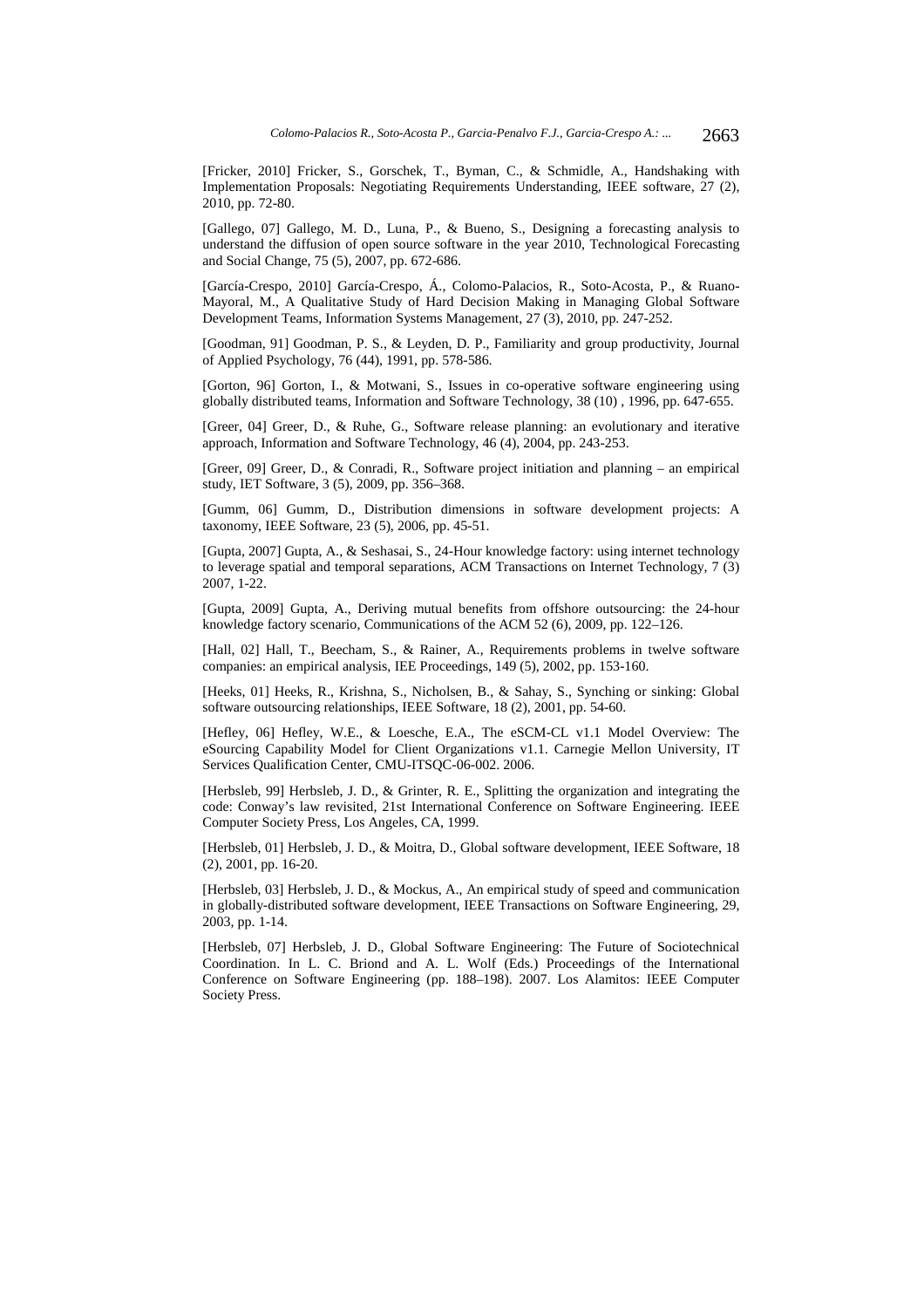[Hernández-López, 10] Hernández-López, A., Colomo-Palacios, R., García-Crespo, A., & Soto-Acosta, P., Trust Building Process for Global Software Development Teams. A review from the Literature, International Journal of Knowledge Society Research, 1 (1), 2010, pp. 66- 83.

[Highsmith, 01] Highsmith, J., & Cockburn, A., Agile software development: the business of innovation, Computer, 34 (9), 2001, pp. 120-127.

[Hinds, 03] Hinds, P. J., & Bailey, D. E., Out of sight, out of synch: Understanding conflict in distributed teams, Organization Science, 14 (6), 2003, pp. 615-632.

[Hsu, 10] Hsu, Y. L., Lee, C. H., & Kreng, V. B., The application of fuzzy Delphi method and fuzzy ahp in lubricant regenerative technology selection, Expert Systems with Applications, 37 (1), 2010, pp. 419-425.

[Hyder, 04] Hyder, E.B., Heston, K.M., & Paulk, M.C. (2004). The eSourcing Capability Model for Service Providers v2: Model Overview. Carnegie Mellon University, Institute for Software Research International, CMU-ISRI -04-113. 2004.

[Iden, 10] Iden, J., & Langeland, L., Setting the Stage for a Successful ITIL Adoption: A Delphi Study of IT Experts in the Norwegian Armed Forces, Information Systems Management, 27 (2), 2010, pp. 103-112.

[Jadhav, 09] Jadhav, A. S., & Sonar, R. M., Evaluating and selecting software packages: A review, Information and Software Technology, 51, 2009, pp. 555-563

[Jalote, 06] Jalote, P., & Jain, G., Assigning tasks in a 24-hour software development model, Journal of Systems and Software, 79, 2006, pp. 904-911.

[Jarvenpaa, 98] Jarvenpaa, S. L., & Leidner, D. E., Communication and trust in global virtual teams, Organization Science, 10 (6), 1999, pp. 791-815.

[Jiménez, 09] Jiménez, M., Piattini, M., & Vizcaíno, A., Challenges and Improvements in Distributed Software Development: A Systematic Review, Advances in Software Engineering, 2009, Article ID 710971.

[Karolak, 98] Karolak, D., Global Software Development: Managing Virtual Teams and Environments, IEEE Computer Society, Los Alamitos, CA, 1998.

[Karlsson, 07] Karlsson, L., Dahlstedt, A. G., Regnell, B., Natt och Dag, J., & Persson, A., Requirements engineering challenges in market-driven software development – An interview study with practitioners, Information and Software Technology, 49 (6), 2007, pp. 588-604.

[Kasi, 08] Kasi, V., Keil, M., Mathiassen, L., & Pedersen, K., The post mortem paradox: a Delphi study of IT specialist perceptions, European Journal of Information Systems, 17 (1), 2008, pp. 62-78.

[Kesner, 07], Kesner, R. M., & Castillo, R. R., The outsourcing of information technology services: a consideration of options and success factors, i-Manager's Journal of Management, 1, 2007, pp. 20-39.

[Kobitzsch, 01] Kobitzsch, W., Rombach, D., & Feldmann, R. L., Outsourcing in India, IEEE Software, 18 (2), 2001, pp. 78-86.

[Kommeren 07] Kommeren, R., & Parviainen, P., Philips experiences in global distributed software development, Empirical Software Engineering, 12 (6), 2007, pp. 647-660.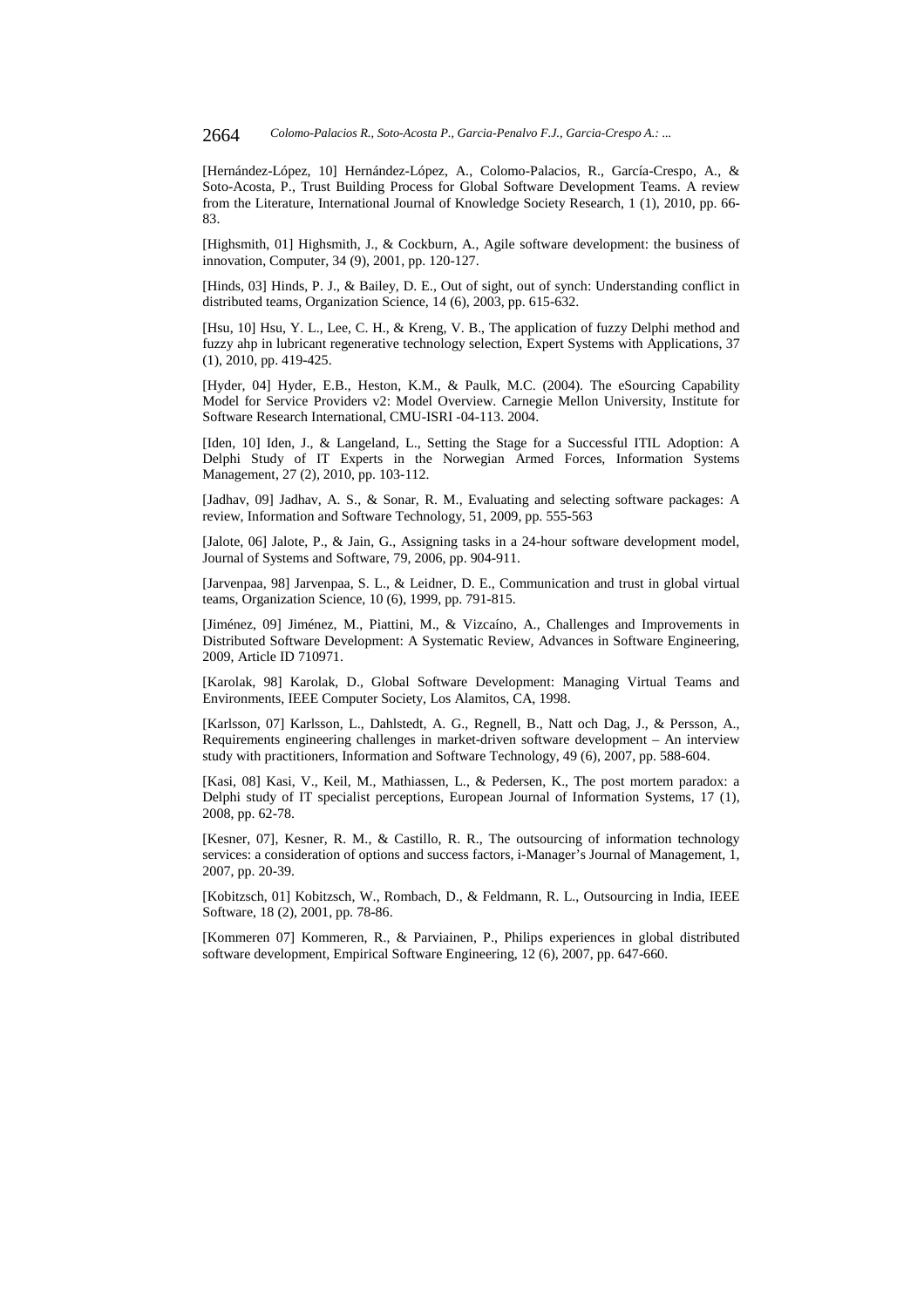[Kotlarsky, 05] Kotlarsky, J., & Oshri, I., Social ties, knowledge sharing and successful collaboration in globally distributed system development projects, European Journal of Information Systems, 14 (1), 2005, pp. 37-48.

[Kotlarsky, 08] Kotlarsky, J., van Fenema, P. C., & Willcocks, L. P., Developing a knowledgebased perspective on coordination: The case of global software projects, Information & Management, 45 (2), 2008, pp. 96-108.

[Kraut, 95] Kraut, R. E., & Streeter, L., Coordination in software development, Communications of the ACM, 38 (3), 1995, pp. 69-81.

[Krishna, 04] Krishna, S., Sahay, S., & Walsham, G., Managing cross-cultural issues in global software outsourcing. Communications of the ACM, 47 (4), 2004, pp. 62-66.

[Landeta, 06] Landeta, J., Current validity of the Delphi method in social sciences, Technological Forecasting & Social Change, 73 (5), 2006, pp. 467-482.

[Layman, 06] Layman, L., Williams, L., Damian, D., & Bures, H., Essential communication practices for extreme programming in a global software development team, Information and Software Technology, 48 (9), 2006, pp. 781-794.

[Lehtola, 06] Lehtola, L., & Kauppinen, M., Suitability of Requirements PrioritizationMethods for Market-driven Software Product Development, Software Process Improvement and Practice, 11 (1), 2006, pp. 7-19.

[Liu, 10] Liu, S., Zhang, J., Keil, M., & Chen, T., Comparing senior executive and project manager perceptions of IT project risk: a Chinese Delphi study, Information Systems Journal, 20 (4), 2010, pp. 319-355.

[MacDuffie, 08] MacDuffie, J. P., HRM and distributed work, The Academy of Management Annals, 1 (1), 2008, pp. 549-615.

[Madachy, 08] Madachy, R. J., Cost Modeling of Distributed Team Processes for Global Development and Software-Intensive Systems of Systems, Software Process: Improvement and Practice, 13 (1), 2008, pp. 51-61.

[Marquardt, 01] Marquardt, M. J., Horvath, L., Global Teams: How Top Multinationals Span Boundaries and Cultures with High-Speed Teamwork, Davies-Black Publishing, Palo Alto, CA, 2001.

[Martins, 04] Martins, L. L., Gilson, L. L., & Maynard, M. T., Virtual Teams: What Do We Know and Where Do We Go From Here?, Journal of Management, 30 (6), 2004, pp. 805-835.

[Mattarelli, 09] Mattarelli, E., & Gupta, A., Offshore-onsite subgroup dynamics in globally distributed teams, Information Technology & People, 22 (3), 2009, pp. 242-269.

[Metiu, 06] Metiu, A., Owning the code: status closure in distributed groups, Organization Science, 17 (4), 2006, pp. 418-36.

[Milewski, 09] Milewski, A. E., Tremaine, M., Klober, F., Egan, R., Zhang, S., & O'Sullivan, P., Guidelines for Effective Bridging in Global Software Engineering, Software Process: Improvement and Practice, 13 (6), 2009, pp. 477-492.

[Momoh, 06] Momoh, J., & Ruhe, G., Release Planning Process Improvement – An Industrial Case Study, Software Process Improvement and Practice, 11 (3), 2006, pp. 295-307

[Mortensen, 01] Mortensen, M., & Hinds, P. J., Conflict and shared identity in geographically distributed teams, International Journal of Conflict Management, 12 (3), 2001, pp. 212-238.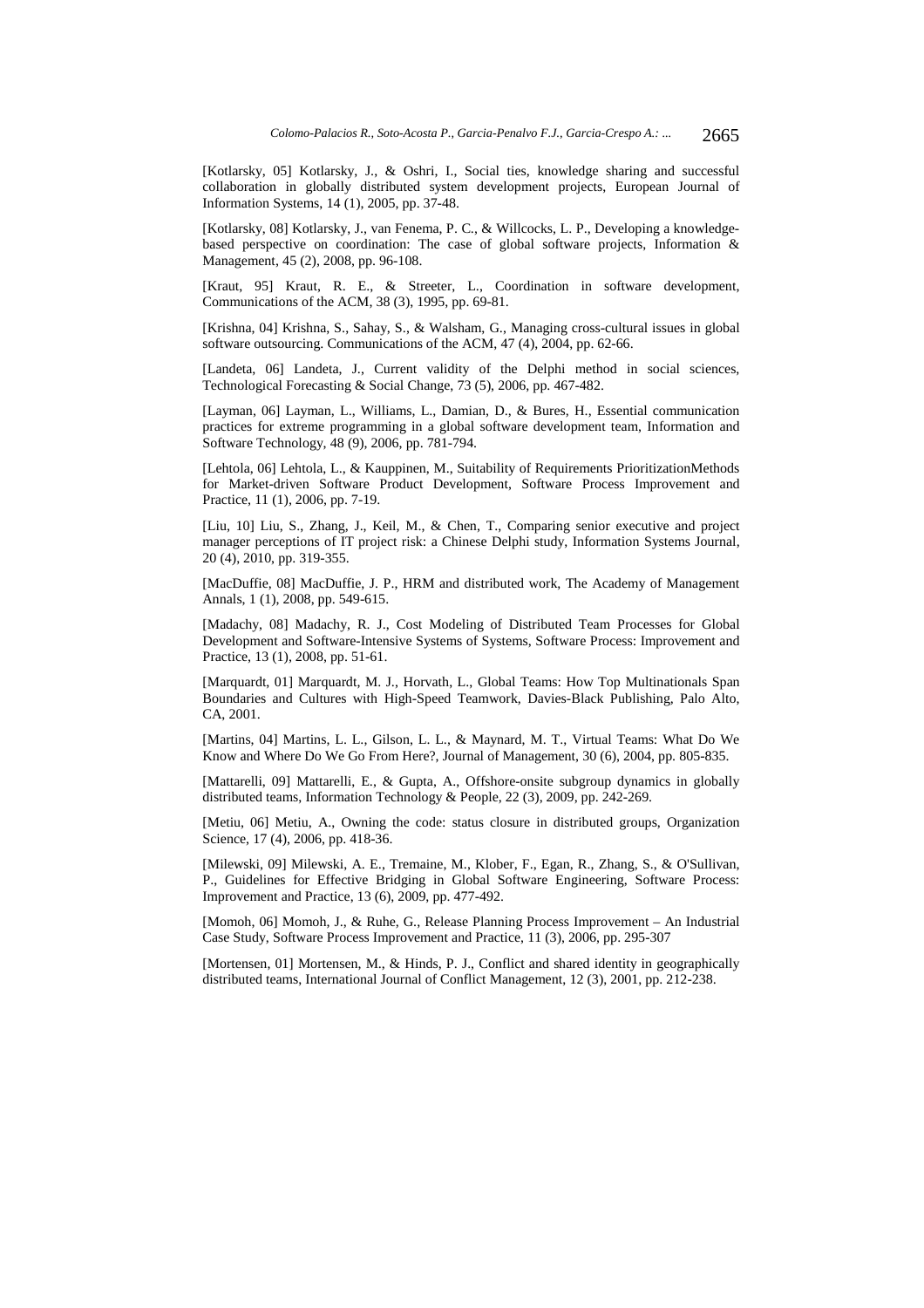[Muhairat, 10] Muhairat, M., Aldaajeh, S., Al-Qutaish, R.E., The Impact of Global Software Development Factors on Effort Estimation Methods, European Journal of Scientific Research, 46 (2), 2010, pp. 221-232.

[Myers, 97] Myers, M. D., Qualitative Research in Information Systems, MIS Quarterly, 21 (2), 1997, pp. 241-242.

[Nakatsu, 09] Nakatsu, R. T., & Iacovou, C. L., A comparative study of important risk factors involved in offshore and domestic outsourcing of software development projects: A two-panel Delphi study, Information & Management, 46 (1), 2009, pp. 57-68.

[Naranjo-Gil] Naranjo-Gil, D., Management information systems and strategic performances: The role of top team composition, International Journal of Information Management, 29 (2), 2009, pp. 104-110.

[Natt och Dag, 2005] Natt och Dag, J., Regnell, B., Gervasi, V., & Brinkkemper, S., A Linguistic-Engineering Approach to Large-Scale Requirements Management, IEEE Software, 22 (1), 2005, pp. 32-39.

[Naveh, 07] Naveh, Y., Richter, Y., Altshuler, Y., Gresh, D.L., & Connors, P., Workforce optimization: identification and assignment of professional workers using constraint programming, IBM Journal of Research and Development, 51(3), 2007, pp. 263-279.

[Ncube, 08] Ncube, C., Oberndorf, P., & Kark, A. W., Opportunistic Software Systems Development: Making Systems from What's Available, IEEE Software, 25 (6), 2008, pp. 38- 41.

[Ngo-The, 09] Ngo-The, A., & Ruhe, G., Optimized Resource Allocation for Software Release Planning, IEEE Transactions On Software Engineering, 35 (1), 2009, pp. 109-123.

[Nicholson, 01] Nicholson, B., & Sahay, S., Some political and cultural issues in the globalisation of software development: case experience from Britain and India, Information and Organization, 11 (1), 2001, pp. 25-43.

[Okoli, 04] Okoli, C., & Pawlowski, S. D., The Delphi method as a research tool: an example, design considerations and applications, Information & Management, 42 (1), 2004, pp. 15-29.

[Olson, 00] Olson, G. M., & Olson, J. S., Distance matters, Human-Computer Interaction, 15 (2-3), 2000, pp. 139-178.

[Oshri, 07] Oshri, I., Kotlarsky, J., & Willcocks, L. P., Global Software Development: Exploring socialization in distributed strategic projects, Journal of Strategic Information Systems, 16 (1), 2007, pp. 25-49.

[Oshri, 08] Oshri, L., Kotlarsky, J., & Willcocks, L., Missing links: collaborative building social ties for global teamwork, Communications of the ACM, 51 (4), 2008, pp. 76–81.

[Oza, 06] Oza, N. V., Hall, T., Rainer, A., & Grey, S., Trust in software outsourcing relationships: An empirical investigation of Indian software companies, Information and Software Technology, 48 (5), 2006, pp. 345-354.

[Pauleen, 04] Pauleen, D. J., An inductively derived model of leader-initiated relationship building with virtual team members, Journal of Management Information Systems, 20 (3), 2004, pp. 227-256.

[Port, 09] Port, D., & Bui, T., Simulating mixed agile and plan-based requirements prioritization strategies: proof-of-concept and practical implications, European Journal of Information Systems, 18 (4), 2009, pp. 317–331.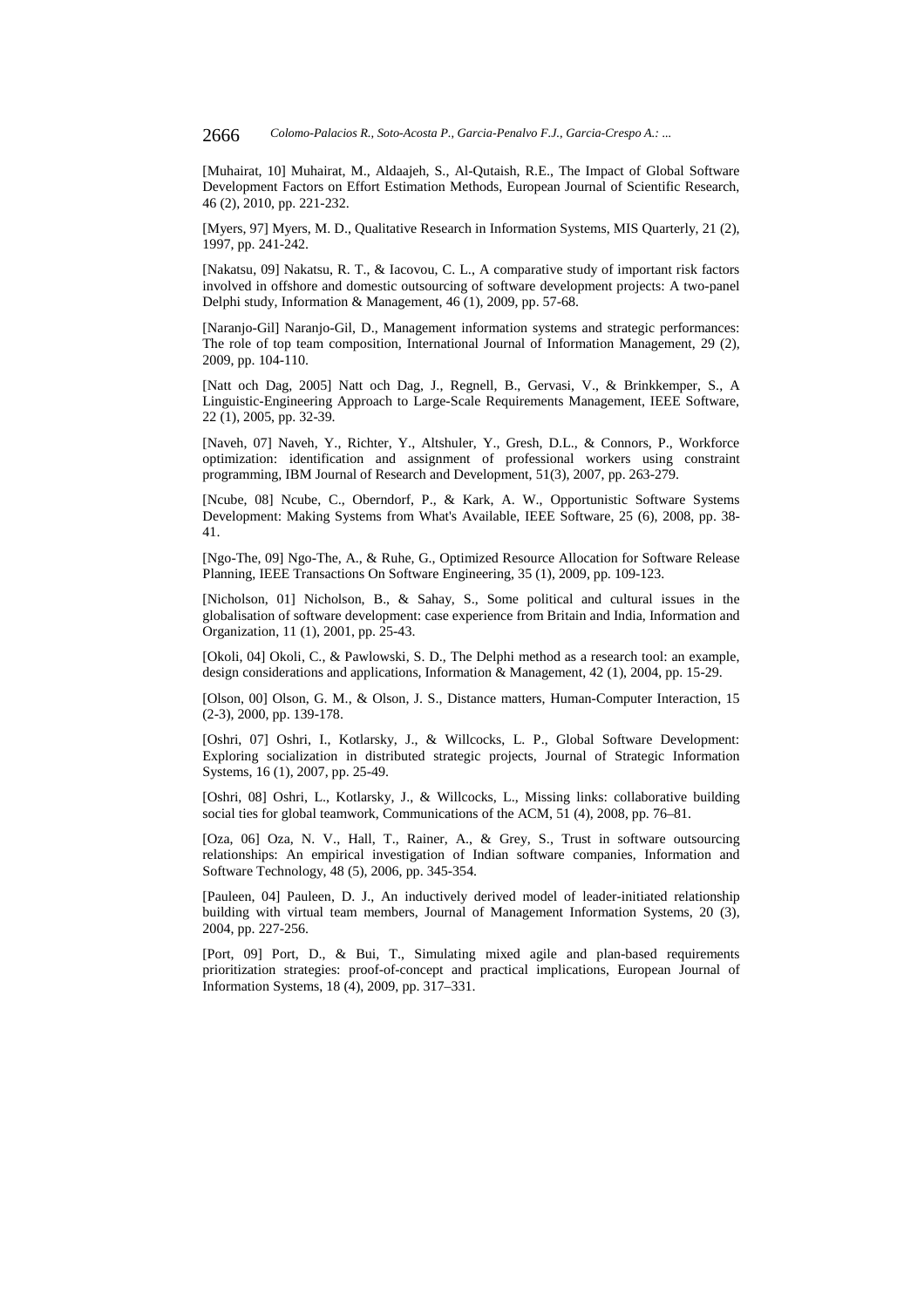[Prikladnicki, 03] Prikladnicki, R., Audy, J. L. N., & Evaristo, R., Global Software Development in Practice Lessons Learned, Software Process: Improvement and Practice, 8 (4), 2003, pp. 267-281.

[Prikladnicki, 09] Prikladnicki, R., & Audy, J. L. N., Comparing Offshore Outsourcing and the Internal Offshoring of Software Development: A Qualitative Study, AMCIS 2009 Proceedings, 2009, Paper 680.

[Ralité, 08] Ralité, J., Lamielle, X., Arni-bloch, N., & Léonard, M., Distributed information systems development: a framework for understanding and managing, International Journal of Computer Science and Applications, 5(3b), 2008, pp. 1-24.

[Ramasubbu, 05] Ramasubbu, N., Krishnan, M. S., & Kompalli, P., Leveraging global resources: A process maturity framework for managing distributed development, IEEE Software, 22 (3), 2005, pp. 80-86.

[Regnell, 01] Regnell, B., Höst, M., Natt och Dag, J., Beremark, P., & Hjelm, T., An Industrial Case Study on Distributed Prioritisation in Market-Driven Requirements Engineering for Packaged Software, Requirements Engineering, 6 (1), 2001, pp. 51-62.

[Robson, 02] Robson, C., Real World Research, Blackwell, Oxford, 2002.

[Rogers, 05] Rogers, P., & Lea, M., Social presence in distributed group environments: the role of social identity, Behaviour & Information Technology, 24, 2005, pp. 151-158.

[Ruhe, 05], Ruhe, G., & Saliu, M. O., The Art and Science of Software Release Planning, IEEE Software, 22 (6), 2005, pp. 47-53.

[Runeson, 06] Runeson, P., A Survey of Unit Testing Practices, IEEE Software, 23 (4), 2006, pp. 22-29.

[Sakthivel, 07] Sakthivel, S., Managing risks in offshore systems development, Communications of the ACM, 50 (4), 2007, pp. 69-75.

[Saliu, 05] Saliu, O., & Ruhe, G. Software release planning for evolving systems, Innovations in Systems and Software Engineering, 1 (2), 2005, pp. 189-204.

[Sawyer, 97] Sawyer, S., Farber, J., & Spillers, R., Supporting the social processes of software development teams, Information Technology & People, 10 (1), 1997, pp. 46-62.

[Sawyer, 00] Sawyer, S., Packaged software: implications of the differences from custom approaches to software development, European Journal of Information Systems, 9 (1), 2000, pp. 47-58.

[Schmidt, 01] Schmidt, R.C., Lyytinen, K., Keil, M., & Cule, P., Identifying software project risks: an international Delphi study, Journal of Management Information Systems, 17 (4), 2001, 5–36.

[Schümmer, 09] Schümmer, T., & Lukosch, S., Understanding Tools and Practices for Distributed Pair Programming, Journal of Universal Computer Science, 15 (16), 2009, pp. 3101-3125.

[Seshagiri, 06] Seshagiri, G., GSD: not a business necessity, but a march of folly, IEEE Software, 23 (5), 2006, pp. 63-64.

[Siakas, 06] Siakas, K.V., & Balstrup, B., Software outsourcing quality achieved by global virtual collaboration, Software Process: Improvement and Practice, 11(3), 2006, pp. 319–328.

[Sooraj, 08] Sooraj, P., & Mohapatra, P. K. J., Modeling the 24-h software development process, Strategic Outsourcing: An International Journal, 1 (2), 2008, pp. 122-141.